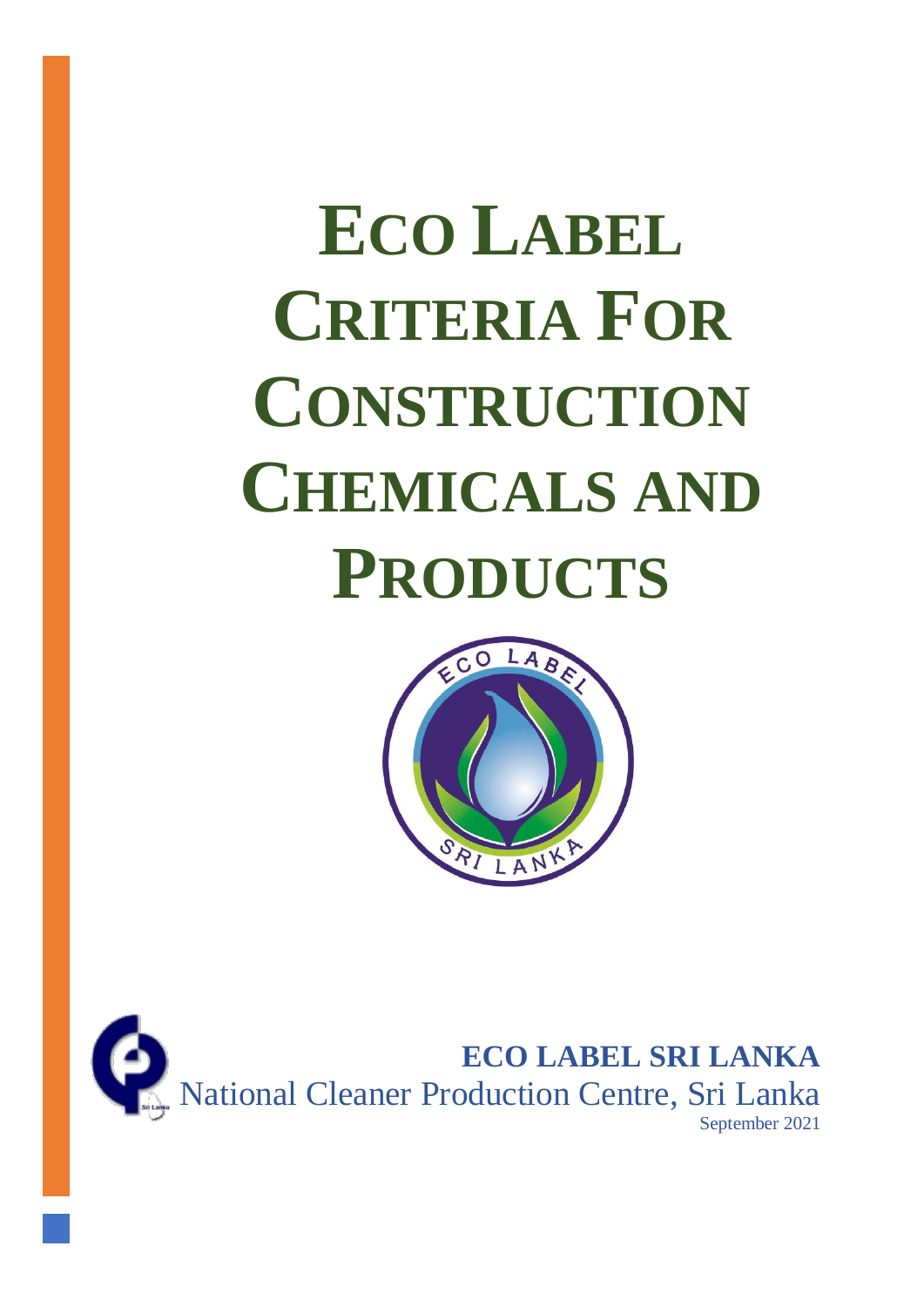







Disclaimer:

*This document was prepared by National Cleaner Production Centre, Sri Lanka under the framework of the Global Environment Facility (GEF) full-sized project 9771: Global best practices on emerging chemical policy issues of concern under the Strategic Approach to International Chemicals Management (SAICM). This project is funded by the GEF, implemented by UNEP and executed by the SAICM Secretariat*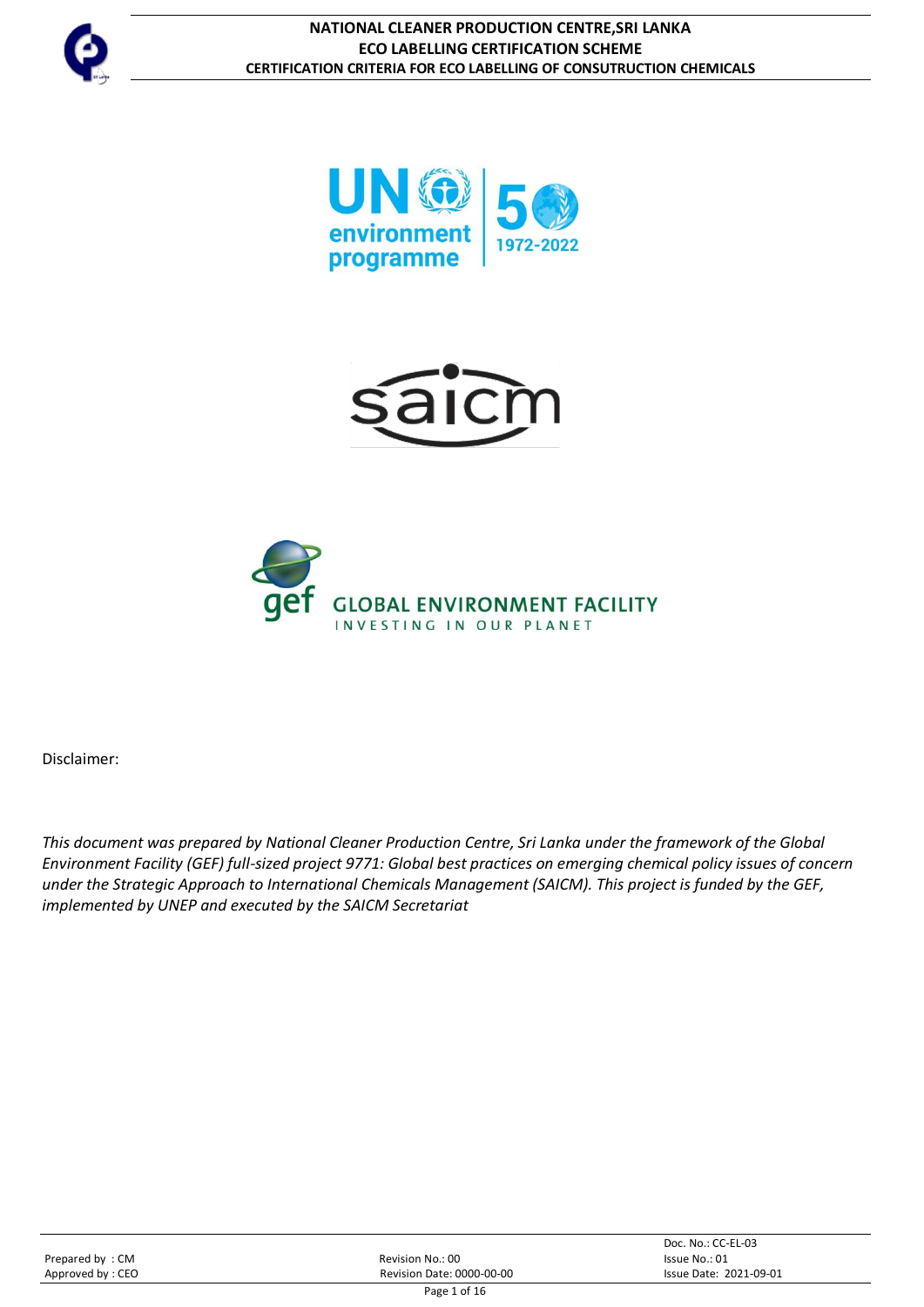

# 1. **Introduction**

- 1.1 The Certification Scheme for Eco Labelling of Products/Services of the National Cleaner Production Centre, Sri Lanka (NCPCSL) is based on the requirements laid down in the *ISO 14024:2018* Environmental labels and declarations - Type 1 environmental labeling – Principles and procedures
- 1.2 This document sets out specific managerial and technical criteria for raw material extraction, transportation, manufacturing, dispatch of consuctruction chemical products for sale,etc following the terminologies and aspects related to the concepts of sustainability management, during the processes involved. The aspects related to the sustainability management described in this document can be environmental impacts, energy and water security or socio-economic development, or any combination thereof.
- 1.3 The certification of Eco Labelling of consuctruction chemical products is implemented on a set programme operated over a specified period as agreed with relevant parties. The NCPCSL functions as the scheme owner of this certification scheme. This document includes environmental criteria, function characteristics, and legal requirements related to Paint, Wall pre Coating/Floor Polish , Roof Waterproof Chemicals, Wood and metal coating ,Tile Adhesive and other construction chemicals and Products.
	- 1.4 This specific product environmental criteria document has been prepared by the Expert Committee on Eco Labelling appointed by the NCPCSL and authorized for adoption by the Governing Council of NCPCSL. The consuctruction chemical products manufacturers who are seeking eco-labeling certification are required to meet the following requirements.
		- i) The product and processing conditions shall comply with the requirements given in the below NCPCSL guideline;

and

ii) The product and processing shall comply with relevant regulations mentioned in this document and enforced in the country, as applicable;

and

- iii) The product should conform to the relevant national, regional, international recognized standards
- 1.5 This document supplements the below guideline and provides guidance for the certification of consuctruction chemical products for both Assessors, and Producers who are preparing for certification. Each criterion mentioned herein is categorized depending on the significance of its impact on the product environmental criterion or product function characteristic being discussed, e.g. energy, water, material,environment, or socio development, as follows.
	- i) Mandatory requirements (M) Related to the legal requirements for product functional characteristics
	- ii) Critical requirements (C) Significant to product environmental criteria
	- iii) Non-critical requirements (NC) Not so significant to product environmental criteria when compared to critical requirements
- 1.6 This document should also be read in conjunction with the Rules and Procedures of NCPCSL as applicable to the Eco Labelling Certification scheme.
- 1.7 This document will be periodically reviewed and updated based on the experience gained and the developments that have taken place in technology and the use of energy, water, material and the environment. The term 'shall' is used in this document to indicate those provisions which are mandatory. The term 'must' is used to indicate the guidance which, although not mandatory, is provided by NCPCSL as a recognized means of meeting the requirements of the standard. The term 'should' is used to indicate recommendations for implementation.
- 1.8 The Client should submit the relevant pieces of evidence for conformity verification for the last calendar year

|                   |                           | Doc. No.: CC-EL-03     |
|-------------------|---------------------------|------------------------|
| Prepared by : CM  | Revision No.: 00          | Issue No.: 01          |
| Approved by : CEO | Revision Date: 0000-00-00 | Issue Date: 2021-09-01 |
|                   | Diag 2 of 16              |                        |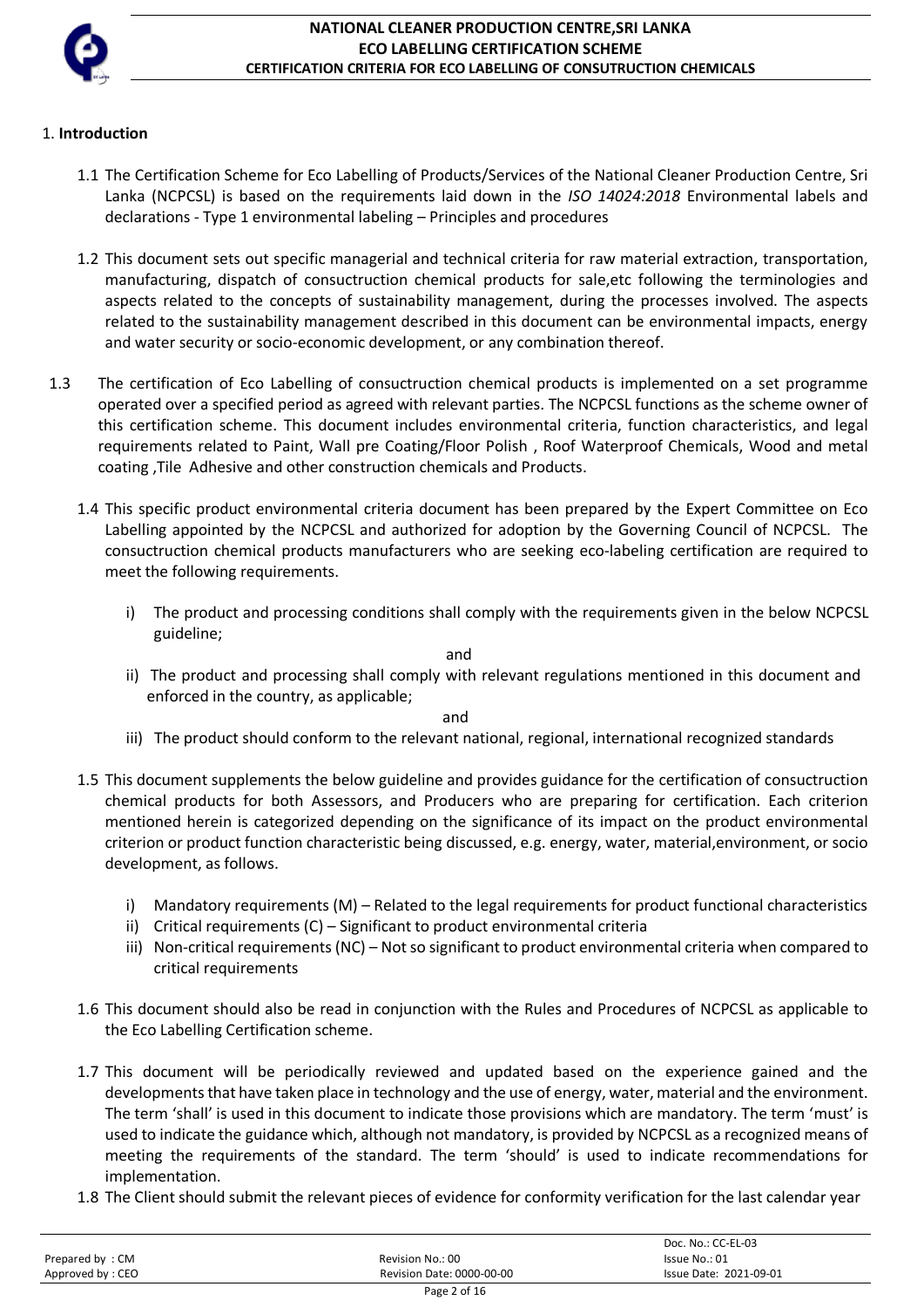

# **2. References**

In the preparation of this criteria document, the following documents were referred.

- **2.1** ISO 14020 Environmental labels and declarations General principles
- **2.2** ISO 14024 Environmental labels and declarations- Type 1 environmental labeling– Principles and procedures
- **2.3** Guidelines for Providing Product Sustainability Information, UN Environment Programme,2017
- **2.4** establishing the ecological criteria for the award of the EU Ecolabel for indoor and outdoor paints and varnishes,Official Journal of the Euripean Union.

## **3 Terms and definitions**

For the purpose of this document, the terms and definitions given in the referred standards and the following shall apply.

**3.1 Conformity**: fulfillment of a requirement

Note: Conformance and compliance are synonymously used for conformity but deprecated.

- **3.2 Verification:** confirmation through the provision of objective evidence that specified requirements have been fulfilled.
- **3.3 Organization:** The Applicant organization hereinafter referred to as an organization.

| <b>Certification Criteria Requirements</b>                                                                                                                                                                                                                                                                                            | Weighting<br><b>Factor</b> |
|---------------------------------------------------------------------------------------------------------------------------------------------------------------------------------------------------------------------------------------------------------------------------------------------------------------------------------------|----------------------------|
| 4) Phase: Product design for sustainability                                                                                                                                                                                                                                                                                           |                            |
| The product/s must be designed holistically, considering all the environmental<br>a)<br>Efficiency<br>(eg:<br>Resource<br>aspects<br>improvement, Minimizing<br>waste/pollution/emmisions, Eliminate toxicity, design disassembly, extended product<br>lifetime, etc), so as to minimize associated impacts throughout the lifecycle. |                            |
| Conformity verification                                                                                                                                                                                                                                                                                                               |                            |
| $\triangleright$ Strategies adopted at design & Manufacturing Process/Operations to improve<br>enevironmental performance of the product                                                                                                                                                                                              | C                          |
| resource allocation for improving the design of the product & manufacturing of<br>the product                                                                                                                                                                                                                                         |                            |
| Details of the Stakeholder engagement<br>➤                                                                                                                                                                                                                                                                                            |                            |
| Implemented measures and addressing envrionemtal Impacts<br>➤                                                                                                                                                                                                                                                                         |                            |
| R & D plans, test reports, etc<br>➤                                                                                                                                                                                                                                                                                                   |                            |
| <b>Raw Materials/Chemical Extraction</b><br>5)                                                                                                                                                                                                                                                                                        |                            |
| <b>Responsible acquisition of raw materials</b>                                                                                                                                                                                                                                                                                       |                            |
| Sufficient evidences should be maintained and provided on locally extracted or imports raw<br>a)                                                                                                                                                                                                                                      |                            |
| materials, to prove that the environmental impacts have been assessed and addressed by the                                                                                                                                                                                                                                            |                            |
| supplier;                                                                                                                                                                                                                                                                                                                             |                            |
| Conformity verification                                                                                                                                                                                                                                                                                                               | NC.                        |
| $\triangleright$ Certificates of environmental conformance received from the supplier.                                                                                                                                                                                                                                                |                            |
| Agreements with the supplier<br>➤                                                                                                                                                                                                                                                                                                     |                            |
| Process and the criteria of material selection/ evlaution                                                                                                                                                                                                                                                                             |                            |
| Raw material Transport to the factory<br>6)                                                                                                                                                                                                                                                                                           |                            |

Prepared by : CM **Prepared by : CM** Revision No.: 00 **ISSUE NO.: 01** ISSUE No.: 01 Approved by : CEO **Revision Date: 0000-00-00** Issue Date: 2021-09-01 Page 3 of 16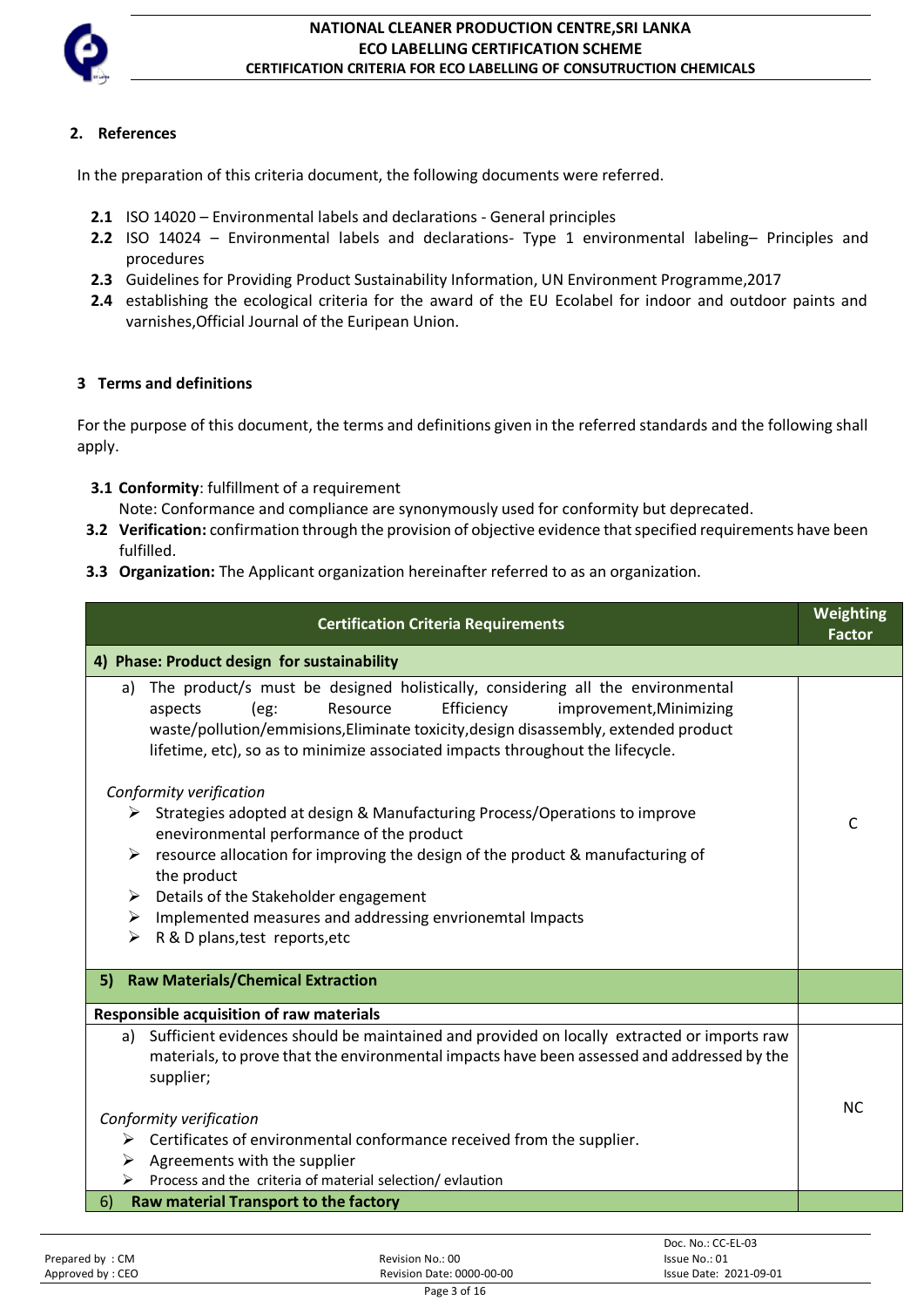

|    | Appropriate measures (eg: pre-planning of transportation, avoid un necessary movements,<br>a)<br>covering of materials during transportation, etc) must be taken to minimize oil/fuel<br>consumption, air emissions and other transportation related environmental impacts during<br>the raw material transportation; |           |
|----|-----------------------------------------------------------------------------------------------------------------------------------------------------------------------------------------------------------------------------------------------------------------------------------------------------------------------|-----------|
|    | Conformity verification                                                                                                                                                                                                                                                                                               |           |
|    | The records on oil/fuel consumption for transportation are maintained<br>➤<br>Emission test reports of the vehicles<br>➤                                                                                                                                                                                              |           |
|    | evidence for green practices such as two mode transportation and etc.<br>➤                                                                                                                                                                                                                                            |           |
|    | Or                                                                                                                                                                                                                                                                                                                    | C         |
|    | If the material transportation is carried out by a third party, appropriate measures should be<br>b)<br>taken to reduce associated environmental impacts with the involvement of the relevant party<br>(Eg: conditions through agreements)                                                                            |           |
|    | Conformity verification                                                                                                                                                                                                                                                                                               |           |
|    | Copy of Signed Agreement<br>➤<br>Details of the projects implemented and the efforts taken to minimize dust emission/material<br>➤                                                                                                                                                                                    |           |
|    | spillage reduction due to transportation.                                                                                                                                                                                                                                                                             |           |
|    | Details of the safety precautions taken during transportation, photographic evidences.                                                                                                                                                                                                                                |           |
| 7) | <b>Manufacturing Process</b>                                                                                                                                                                                                                                                                                          |           |
|    | 7.1 General Requirement                                                                                                                                                                                                                                                                                               |           |
| a) | Effective Environmental management system (EMS) policies, procedures, and environmental<br>management programmes should be implemented by the organization                                                                                                                                                            | <b>NC</b> |
|    | Conformity verification                                                                                                                                                                                                                                                                                               |           |
|    | Valid ISO 14001 EMS Certificate                                                                                                                                                                                                                                                                                       |           |
|    | Records on Environmental management Policy, procedures, and environmental management<br>➤<br>programmes are maintained                                                                                                                                                                                                |           |
| b) | Documented Environmental Management Roadmap must be developed to address the                                                                                                                                                                                                                                          | C         |
|    | potential environmental problems of the organization                                                                                                                                                                                                                                                                  |           |
|    | Conformity verification<br>Environment management roadmap of the organization                                                                                                                                                                                                                                         |           |
|    | 7.2 Water resource consumption and conservation                                                                                                                                                                                                                                                                       |           |
| a) | Infrastructure must be maintained to quantify the water usage for industrial processes and other                                                                                                                                                                                                                      | C         |
|    | purposes in the organization                                                                                                                                                                                                                                                                                          |           |
|    | Conformity verification                                                                                                                                                                                                                                                                                               |           |
|    | Water supply metering and/or submetering facilities established in the organization<br>Water consumption records are maintained on a daily/monthly basis                                                                                                                                                              |           |
| b) | Water distribution system/Plan should be documented                                                                                                                                                                                                                                                                   | <b>NC</b> |
|    | Conformity verification                                                                                                                                                                                                                                                                                               |           |
|    | Plumbing Layout of the factory                                                                                                                                                                                                                                                                                        |           |
|    | Doc $No \cdot CC$ -EL-03                                                                                                                                                                                                                                                                                              |           |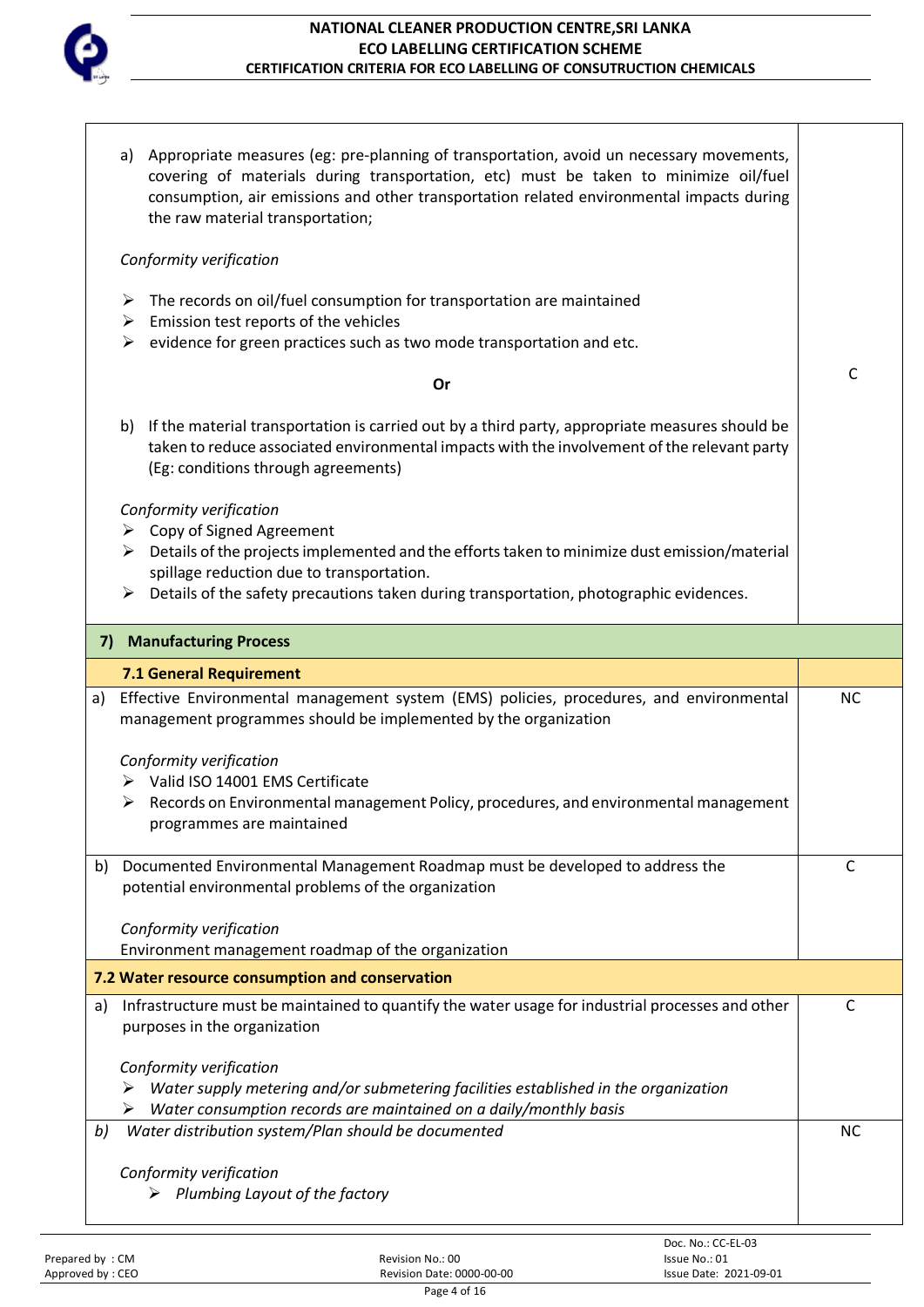

| Company benchmark/baseline for water consumption should be estabished and monitor on a<br>C)<br>continuous basis                                                | <b>NC</b>    |  |
|-----------------------------------------------------------------------------------------------------------------------------------------------------------------|--------------|--|
| Eg: specific water consumption in m <sup>3</sup> / litres (m <sup>3</sup> /Kg, m <sup>3</sup> /MT) of product manufactured or per<br>employee water consumption |              |  |
| Conformity verification                                                                                                                                         |              |  |
| $\triangleright$ Details of annual production, anuual water consumption & Specific water consumption                                                            |              |  |
| for atleast 2 years                                                                                                                                             |              |  |
| Details of company benchmarks including comparisons with previous two years or<br>➤                                                                             |              |  |
| national and international benchmarks.                                                                                                                          |              |  |
| d) Specific water consumption must reduce by a minimum of 5% from the baseline/Base year has                                                                    | <b>NC</b>    |  |
| to be reported                                                                                                                                                  |              |  |
| (Reduction in specific water consumption $\geq 5\%$                                                                                                             |              |  |
| Reduction in specific water consumption $\geq 10\%$                                                                                                             |              |  |
| Reduction in specific water consumption $\geq 15\%$ )                                                                                                           |              |  |
|                                                                                                                                                                 |              |  |
| Conformity verification<br>$\triangleright$ Details of annual production, annual water consumption & Specific water consumption for 3                           |              |  |
| years                                                                                                                                                           |              |  |
| Water conservation techniques and technologies must be implemented so that water efficiency<br>e)                                                               | $\mathsf{C}$ |  |
| is maintained                                                                                                                                                   |              |  |
|                                                                                                                                                                 |              |  |
| Conformity verification                                                                                                                                         |              |  |
| Site inspection regarding the implementation of Water conservation techniques and<br>➤                                                                          |              |  |
| technologies,                                                                                                                                                   |              |  |
| Details of annual water consumption & Specific water consumption<br>➤                                                                                           |              |  |
| (Reduction in specific water consumption $\geq$ 2% from the previous year                                                                                       |              |  |
| Reduction in specific water consumption $\geq$ 3% from the previous year                                                                                        |              |  |
| Reduction in specific water consumption $\geq$ 5%) from the previous year                                                                                       |              |  |
| Atleast 5% of the total annual water consumption should be from the harvested rain water that<br>f)                                                             | <b>NC</b>    |  |
| runoff from roof & non roof areas of the manufacturing facility                                                                                                 |              |  |
|                                                                                                                                                                 |              |  |
| Conformity verification                                                                                                                                         |              |  |
| Factory observations of the operating rain water harvesting system<br>➤                                                                                         |              |  |
| Quantitative information of the rain water collected monthly/ annually<br>➤                                                                                     |              |  |
| Organizational/product water footprint should be calculated, recorded, and maintained.<br>g)                                                                    | <b>NC</b>    |  |
|                                                                                                                                                                 |              |  |
| Conformity verification                                                                                                                                         |              |  |
| $\triangleright$ The transparent and verifiable calculation method is available                                                                                 |              |  |
| A Method must be indroduced and implemented for contnous monitoring and measuring the<br>h)                                                                     | $\mathsf{C}$ |  |
| progress of the water management programmes and analysing water consumtion/conservation                                                                         |              |  |
| relevant data to make sure that the water-saving efforts have been effective and                                                                                |              |  |
| communicating the progress to the relvant authories (eg: top management)                                                                                        |              |  |
|                                                                                                                                                                 |              |  |
| Conformity verification                                                                                                                                         |              |  |
| $\triangleright$ Progress report                                                                                                                                |              |  |
| <b>Impact/water Assessment Reports</b><br>➤                                                                                                                     |              |  |
| Management review meeting minutes, etc<br>➤                                                                                                                     |              |  |
|                                                                                                                                                                 |              |  |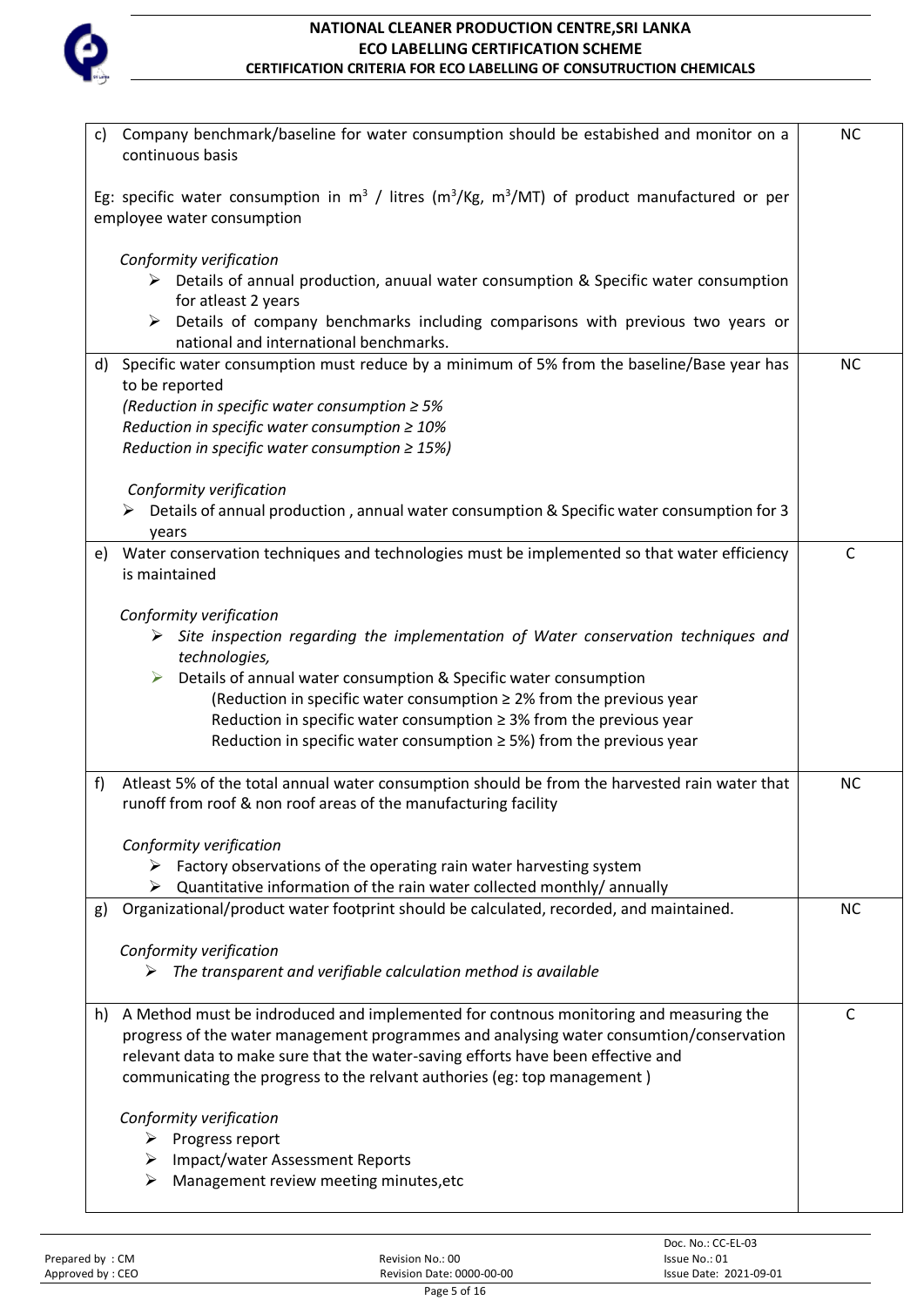

| 7.3 Energy resource consumption and conservation                                                                                                                                                                                                                                                                                                    |           |
|-----------------------------------------------------------------------------------------------------------------------------------------------------------------------------------------------------------------------------------------------------------------------------------------------------------------------------------------------------|-----------|
| Infrastructure must be maintained to quantify the energy (Renewable and Non renewable) usage<br>a)<br>for industrial processes and other purposes in the organization                                                                                                                                                                               | C         |
| Conformity verification<br>Electricity sub-metering facilities established in the organization<br>Electricity/Fuel consumption records are maintained on a daily/monthly basis<br>➤<br>Metering facilities for measuring renewable energy consumtion/production is established in<br>the organization and records are maintained                    |           |
| b) Company benchmark/baseline for energy consumption should be estabished and monitor on a<br>continuous basis.<br>(eg: specific electrical energy consumption in KWh / litres (KWh / kg, KWh / g, KWh / MT) of product<br>produced and specific thermal energy consumption in MJ/litres,(MJ / kg, MJ / g ,MJ/MT) of product<br>produced)           | C         |
| Conformity verification<br>Details of annual/monthly production, energy consumption & specific energy<br>consumption for the preceding atleast 2 years                                                                                                                                                                                              |           |
| Specific electricity consumption should be reduced by a minimum of 5% from the baseline/Base<br>C)<br>year has to be reported                                                                                                                                                                                                                       | <b>NC</b> |
| (Reduction in specific electricity consumption $\geq 5\%$<br>Reduction in specific electricity consumption $\geq 10\%$<br>Reduction in specific electricity consumption $\geq 15\%$ )                                                                                                                                                               |           |
| Conformity verification<br>$\triangleright$ Details of annual production, energy consumption & specific energy<br>consumption for atleast 2 years<br>Details of implementation of energy efficiency improvement measures with<br>➤<br>actual benefits achieved                                                                                      |           |
| d) Specific thermal energy consumption shpuld be reduced by a minimum of 5% from the<br>baseline/base year has to be reported<br>(Reduction in specific electricity consumption $\geq 5\%$<br>Reduction in specific electricity consumption $\geq 10\%$<br>Reduction in specific electricity consumption $\geq 15\%$ )                              | <b>NC</b> |
| Conformity verification<br>$\triangleright$ Details of annual production, energy consumption & specific energy consumption<br>for the preceding 2 years<br>$\triangleright$ Details of implementation of energy efficiency improvement measures with actual<br>benefits achieved                                                                    |           |
| The organization should be substituted nonrenewable energy sources (On-site & off site) with<br>e)<br>renewable energy (Eg: biomass , solar power, hydro power, etc)                                                                                                                                                                                | <b>NC</b> |
| Conformity verification<br>$\triangleright$ Details of installation of onsite and offsite renewable power generating sources including<br>the technology, installed capacity and location with photographs of installations<br>Details of total power/energy consumption in the manufacturing facility and renewable<br>➤<br>power produced in kWh, |           |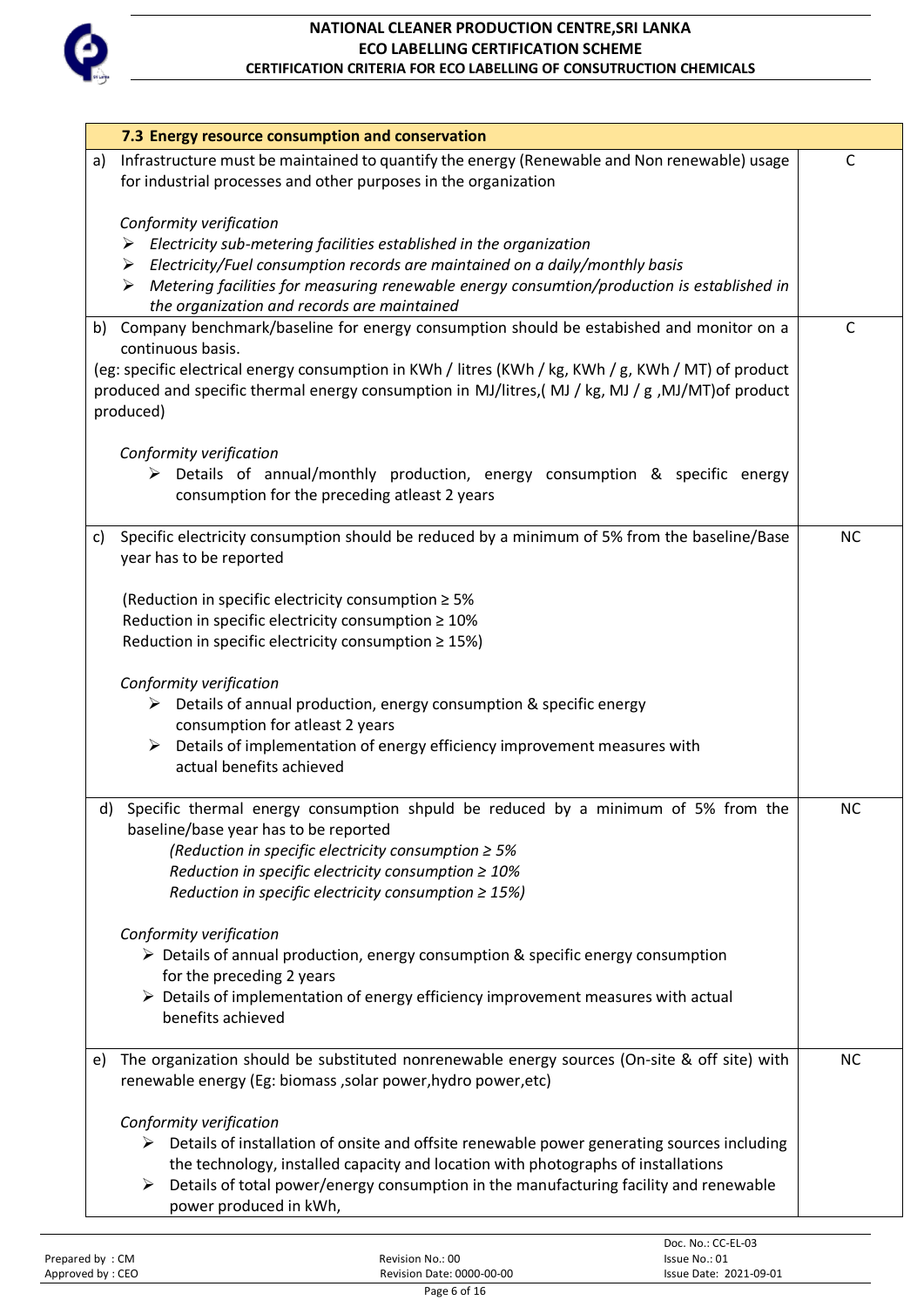

|    | $\triangleright$ Solar connection Agreeement, etc                                                                                                                                                                                  |              |
|----|------------------------------------------------------------------------------------------------------------------------------------------------------------------------------------------------------------------------------------|--------------|
| f) | Appropriate measures (Eg: Fuel switching, waste heat recovery applications, etc) should be<br>implemented to improve energy efficiency in the organization                                                                         | C            |
|    | Conformity verification<br>$\triangleright$ Site inspection relevant to the energy efficiency measures implemented<br>$\triangleright$ Records on energy savings done through such implementation, investment records, etc         |              |
| g) | Effective energy management system (EnMS) or policies, procedures, and energy management<br>programmes should be implemented by the organization                                                                                   | <b>NC</b>    |
|    | Conformity verification                                                                                                                                                                                                            |              |
|    | Valid EnMS Certificate<br>➤<br>Records on Energy management Policy, procedures, and energy management programmes<br>➤<br>are maintained                                                                                            |              |
|    | h) Organizational/product carbon footprint (assertion of GHG emissions and removals) should be<br>calculated, recorded, and maintained.                                                                                            | <b>NC</b>    |
|    | Conformity verification                                                                                                                                                                                                            |              |
| i) | $\triangleright$ A transparent and verifiable calculation method is available.<br>A Method should be indroduced and implemented for contnous monitoring and measuring the                                                          | C            |
|    | progress of the energy management programmes and analysing energy relevant data to make<br>sure that the energy-saving efforts have been effective and communicating the progress to the<br>relvant authories (eg: top management) |              |
|    | Conformity verification<br>$\triangleright$ Progress report<br>Impact/Energy Assessment Reports, Management review meeting minutes, etc<br>➤                                                                                       |              |
|    | 7.4 Raw material consumption                                                                                                                                                                                                       |              |
| a) | Input/Raw materials must be non toxic to eliminate exposure to heavy metals (eg: mercury, lead,<br>cadmium, hexavalent chromium, arsenic & antimony) and release of solvents                                                       | C            |
|    | Conformity verification                                                                                                                                                                                                            |              |
|    | $\triangleright$ Records on Raw material consumption                                                                                                                                                                               |              |
|    | Product Sample test report<br>➤<br><b>Product certificates</b><br>➤                                                                                                                                                                |              |
| b) | Amount of raw materials acquired locally should be 3% or more than that out of the total raw<br>material consumption to produce a unit of product                                                                                  | <b>NC</b>    |
|    | Conformity Verification<br>$\triangleright$ Records of total and local raw material content, source/location of material<br>acquired/Purchased                                                                                     |              |
| c) | Appropriate measures must be taken to eliminate exposure to release of organic<br>solvents.                                                                                                                                        | $\mathsf{C}$ |
|    | Aromatic hydrocarbons and Halogenated solvents - 0.01 % by weight<br>VOC (not including 1) in water borne coatings 2.0% max                                                                                                        |              |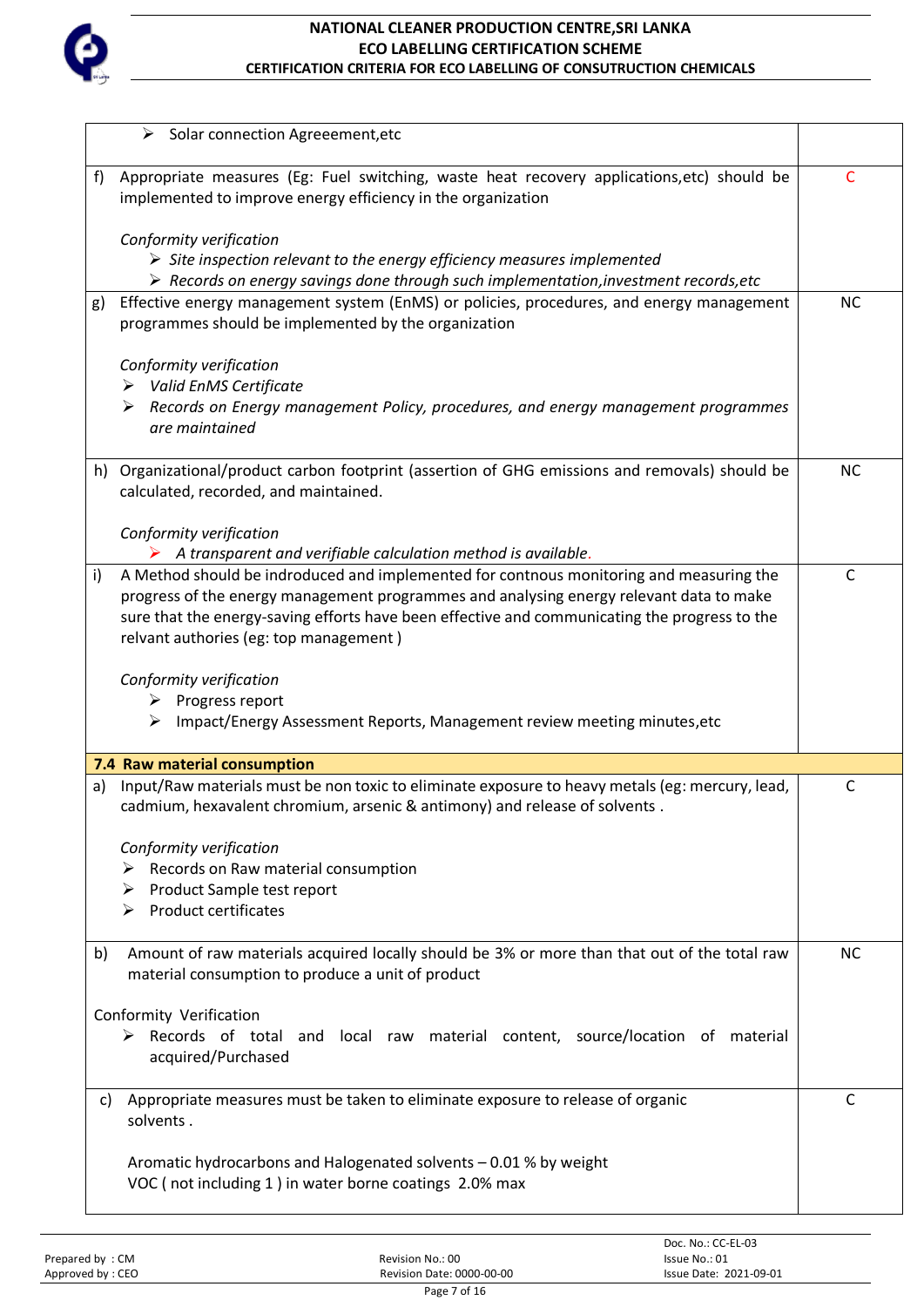

| $\triangleright$ Test certificates as per the standards specified complying to the limits in case of<br>contaminations<br>Appropriate measures must be taken to eliminite the consumption of organic<br>$\mathsf{C}$<br>d)<br>solvents/solvent base and the products must be waterborne/water base<br>Conformity verification<br>$\triangleright$ Test certificates as per the standards specified, Products records, etc<br>Appropriate measures must be taken to eliminate exposure to Free formaldehyde.<br>C<br>e)<br>Formaldehyde; Free formaldehyde MUST not be intentionally added. Free<br>formaldehyde in product MUST be 0.001% for coating products, 0.01 % for other<br>dispersions<br>Conformity verification<br>$\triangleright$ Test reports or certificate conforming the absence/level of formaldehyde<br>Heavy Metals ; Must not be added intentionally to product;<br>C<br>f)<br>if added as driers 0.10%; if added as pigments supplier should ensure the metal is<br>bonded to chromophore<br>Conformity verification<br>$\triangleright$ Test certificates as per the standards specified complying to the limits in case of<br>contaminations<br>$\mathsf{C}$<br>Raw materials must be stored in a way that reduces spills, wastage and leaks. (Chemical raw<br>g)<br>materials are exempted under this criterion)<br>Conformity verification<br>$\triangleright$ Site inspection<br><b>Responsible Chemicals Management</b><br>C<br>Sound chemicals management plan must be developed and implemented to ensure the safe and<br>h)<br>proper use of hazardous/Non hazardous chemicals, dangerous goods/controlled substances and<br>to comply with applicable governmental regulations<br>Conformity Verification<br>Chemical Management Plan which includes following as neccessary:<br>➤<br>Legislation and Licensing, Signage & Placarding, Training & Induction, Personal Hygiene,<br>Chemical Handling, Safety Data Sheets, Risk Assessment of Tasks Involving Chemicals,<br>Labelling, Storage, Transportation of Chemicals, Chemical Waste and Disposal and etc.<br>Occupational Health and Safety practice guidelines, Emergency Preparedness plan must be<br>C<br>i)<br>developed and implemented as per the following national/international requirment<br>Eg:<br>ISO 45001:2018 Occupational health and safety management systems or equivalent.<br>standard procedure/ practices for chemical storage as per GHS -Globally Harmonized System of<br>classification and labelling of chemicals. |                         |  |
|-----------------------------------------------------------------------------------------------------------------------------------------------------------------------------------------------------------------------------------------------------------------------------------------------------------------------------------------------------------------------------------------------------------------------------------------------------------------------------------------------------------------------------------------------------------------------------------------------------------------------------------------------------------------------------------------------------------------------------------------------------------------------------------------------------------------------------------------------------------------------------------------------------------------------------------------------------------------------------------------------------------------------------------------------------------------------------------------------------------------------------------------------------------------------------------------------------------------------------------------------------------------------------------------------------------------------------------------------------------------------------------------------------------------------------------------------------------------------------------------------------------------------------------------------------------------------------------------------------------------------------------------------------------------------------------------------------------------------------------------------------------------------------------------------------------------------------------------------------------------------------------------------------------------------------------------------------------------------------------------------------------------------------------------------------------------------------------------------------------------------------------------------------------------------------------------------------------------------------------------------------------------------------------------------------------------------------------------------------------------------------------------------------------------------------------------------------------------------------------------------------------------------------------|-------------------------|--|
|                                                                                                                                                                                                                                                                                                                                                                                                                                                                                                                                                                                                                                                                                                                                                                                                                                                                                                                                                                                                                                                                                                                                                                                                                                                                                                                                                                                                                                                                                                                                                                                                                                                                                                                                                                                                                                                                                                                                                                                                                                                                                                                                                                                                                                                                                                                                                                                                                                                                                                                                   | Conformity verification |  |
|                                                                                                                                                                                                                                                                                                                                                                                                                                                                                                                                                                                                                                                                                                                                                                                                                                                                                                                                                                                                                                                                                                                                                                                                                                                                                                                                                                                                                                                                                                                                                                                                                                                                                                                                                                                                                                                                                                                                                                                                                                                                                                                                                                                                                                                                                                                                                                                                                                                                                                                                   |                         |  |
|                                                                                                                                                                                                                                                                                                                                                                                                                                                                                                                                                                                                                                                                                                                                                                                                                                                                                                                                                                                                                                                                                                                                                                                                                                                                                                                                                                                                                                                                                                                                                                                                                                                                                                                                                                                                                                                                                                                                                                                                                                                                                                                                                                                                                                                                                                                                                                                                                                                                                                                                   |                         |  |
|                                                                                                                                                                                                                                                                                                                                                                                                                                                                                                                                                                                                                                                                                                                                                                                                                                                                                                                                                                                                                                                                                                                                                                                                                                                                                                                                                                                                                                                                                                                                                                                                                                                                                                                                                                                                                                                                                                                                                                                                                                                                                                                                                                                                                                                                                                                                                                                                                                                                                                                                   |                         |  |
|                                                                                                                                                                                                                                                                                                                                                                                                                                                                                                                                                                                                                                                                                                                                                                                                                                                                                                                                                                                                                                                                                                                                                                                                                                                                                                                                                                                                                                                                                                                                                                                                                                                                                                                                                                                                                                                                                                                                                                                                                                                                                                                                                                                                                                                                                                                                                                                                                                                                                                                                   |                         |  |
|                                                                                                                                                                                                                                                                                                                                                                                                                                                                                                                                                                                                                                                                                                                                                                                                                                                                                                                                                                                                                                                                                                                                                                                                                                                                                                                                                                                                                                                                                                                                                                                                                                                                                                                                                                                                                                                                                                                                                                                                                                                                                                                                                                                                                                                                                                                                                                                                                                                                                                                                   |                         |  |
|                                                                                                                                                                                                                                                                                                                                                                                                                                                                                                                                                                                                                                                                                                                                                                                                                                                                                                                                                                                                                                                                                                                                                                                                                                                                                                                                                                                                                                                                                                                                                                                                                                                                                                                                                                                                                                                                                                                                                                                                                                                                                                                                                                                                                                                                                                                                                                                                                                                                                                                                   |                         |  |
|                                                                                                                                                                                                                                                                                                                                                                                                                                                                                                                                                                                                                                                                                                                                                                                                                                                                                                                                                                                                                                                                                                                                                                                                                                                                                                                                                                                                                                                                                                                                                                                                                                                                                                                                                                                                                                                                                                                                                                                                                                                                                                                                                                                                                                                                                                                                                                                                                                                                                                                                   |                         |  |
|                                                                                                                                                                                                                                                                                                                                                                                                                                                                                                                                                                                                                                                                                                                                                                                                                                                                                                                                                                                                                                                                                                                                                                                                                                                                                                                                                                                                                                                                                                                                                                                                                                                                                                                                                                                                                                                                                                                                                                                                                                                                                                                                                                                                                                                                                                                                                                                                                                                                                                                                   |                         |  |
|                                                                                                                                                                                                                                                                                                                                                                                                                                                                                                                                                                                                                                                                                                                                                                                                                                                                                                                                                                                                                                                                                                                                                                                                                                                                                                                                                                                                                                                                                                                                                                                                                                                                                                                                                                                                                                                                                                                                                                                                                                                                                                                                                                                                                                                                                                                                                                                                                                                                                                                                   |                         |  |
|                                                                                                                                                                                                                                                                                                                                                                                                                                                                                                                                                                                                                                                                                                                                                                                                                                                                                                                                                                                                                                                                                                                                                                                                                                                                                                                                                                                                                                                                                                                                                                                                                                                                                                                                                                                                                                                                                                                                                                                                                                                                                                                                                                                                                                                                                                                                                                                                                                                                                                                                   |                         |  |
|                                                                                                                                                                                                                                                                                                                                                                                                                                                                                                                                                                                                                                                                                                                                                                                                                                                                                                                                                                                                                                                                                                                                                                                                                                                                                                                                                                                                                                                                                                                                                                                                                                                                                                                                                                                                                                                                                                                                                                                                                                                                                                                                                                                                                                                                                                                                                                                                                                                                                                                                   |                         |  |
|                                                                                                                                                                                                                                                                                                                                                                                                                                                                                                                                                                                                                                                                                                                                                                                                                                                                                                                                                                                                                                                                                                                                                                                                                                                                                                                                                                                                                                                                                                                                                                                                                                                                                                                                                                                                                                                                                                                                                                                                                                                                                                                                                                                                                                                                                                                                                                                                                                                                                                                                   |                         |  |
|                                                                                                                                                                                                                                                                                                                                                                                                                                                                                                                                                                                                                                                                                                                                                                                                                                                                                                                                                                                                                                                                                                                                                                                                                                                                                                                                                                                                                                                                                                                                                                                                                                                                                                                                                                                                                                                                                                                                                                                                                                                                                                                                                                                                                                                                                                                                                                                                                                                                                                                                   |                         |  |
|                                                                                                                                                                                                                                                                                                                                                                                                                                                                                                                                                                                                                                                                                                                                                                                                                                                                                                                                                                                                                                                                                                                                                                                                                                                                                                                                                                                                                                                                                                                                                                                                                                                                                                                                                                                                                                                                                                                                                                                                                                                                                                                                                                                                                                                                                                                                                                                                                                                                                                                                   |                         |  |
|                                                                                                                                                                                                                                                                                                                                                                                                                                                                                                                                                                                                                                                                                                                                                                                                                                                                                                                                                                                                                                                                                                                                                                                                                                                                                                                                                                                                                                                                                                                                                                                                                                                                                                                                                                                                                                                                                                                                                                                                                                                                                                                                                                                                                                                                                                                                                                                                                                                                                                                                   |                         |  |
|                                                                                                                                                                                                                                                                                                                                                                                                                                                                                                                                                                                                                                                                                                                                                                                                                                                                                                                                                                                                                                                                                                                                                                                                                                                                                                                                                                                                                                                                                                                                                                                                                                                                                                                                                                                                                                                                                                                                                                                                                                                                                                                                                                                                                                                                                                                                                                                                                                                                                                                                   |                         |  |
|                                                                                                                                                                                                                                                                                                                                                                                                                                                                                                                                                                                                                                                                                                                                                                                                                                                                                                                                                                                                                                                                                                                                                                                                                                                                                                                                                                                                                                                                                                                                                                                                                                                                                                                                                                                                                                                                                                                                                                                                                                                                                                                                                                                                                                                                                                                                                                                                                                                                                                                                   |                         |  |
|                                                                                                                                                                                                                                                                                                                                                                                                                                                                                                                                                                                                                                                                                                                                                                                                                                                                                                                                                                                                                                                                                                                                                                                                                                                                                                                                                                                                                                                                                                                                                                                                                                                                                                                                                                                                                                                                                                                                                                                                                                                                                                                                                                                                                                                                                                                                                                                                                                                                                                                                   |                         |  |
|                                                                                                                                                                                                                                                                                                                                                                                                                                                                                                                                                                                                                                                                                                                                                                                                                                                                                                                                                                                                                                                                                                                                                                                                                                                                                                                                                                                                                                                                                                                                                                                                                                                                                                                                                                                                                                                                                                                                                                                                                                                                                                                                                                                                                                                                                                                                                                                                                                                                                                                                   |                         |  |
|                                                                                                                                                                                                                                                                                                                                                                                                                                                                                                                                                                                                                                                                                                                                                                                                                                                                                                                                                                                                                                                                                                                                                                                                                                                                                                                                                                                                                                                                                                                                                                                                                                                                                                                                                                                                                                                                                                                                                                                                                                                                                                                                                                                                                                                                                                                                                                                                                                                                                                                                   |                         |  |
|                                                                                                                                                                                                                                                                                                                                                                                                                                                                                                                                                                                                                                                                                                                                                                                                                                                                                                                                                                                                                                                                                                                                                                                                                                                                                                                                                                                                                                                                                                                                                                                                                                                                                                                                                                                                                                                                                                                                                                                                                                                                                                                                                                                                                                                                                                                                                                                                                                                                                                                                   |                         |  |
|                                                                                                                                                                                                                                                                                                                                                                                                                                                                                                                                                                                                                                                                                                                                                                                                                                                                                                                                                                                                                                                                                                                                                                                                                                                                                                                                                                                                                                                                                                                                                                                                                                                                                                                                                                                                                                                                                                                                                                                                                                                                                                                                                                                                                                                                                                                                                                                                                                                                                                                                   |                         |  |
|                                                                                                                                                                                                                                                                                                                                                                                                                                                                                                                                                                                                                                                                                                                                                                                                                                                                                                                                                                                                                                                                                                                                                                                                                                                                                                                                                                                                                                                                                                                                                                                                                                                                                                                                                                                                                                                                                                                                                                                                                                                                                                                                                                                                                                                                                                                                                                                                                                                                                                                                   |                         |  |
|                                                                                                                                                                                                                                                                                                                                                                                                                                                                                                                                                                                                                                                                                                                                                                                                                                                                                                                                                                                                                                                                                                                                                                                                                                                                                                                                                                                                                                                                                                                                                                                                                                                                                                                                                                                                                                                                                                                                                                                                                                                                                                                                                                                                                                                                                                                                                                                                                                                                                                                                   |                         |  |
|                                                                                                                                                                                                                                                                                                                                                                                                                                                                                                                                                                                                                                                                                                                                                                                                                                                                                                                                                                                                                                                                                                                                                                                                                                                                                                                                                                                                                                                                                                                                                                                                                                                                                                                                                                                                                                                                                                                                                                                                                                                                                                                                                                                                                                                                                                                                                                                                                                                                                                                                   |                         |  |
|                                                                                                                                                                                                                                                                                                                                                                                                                                                                                                                                                                                                                                                                                                                                                                                                                                                                                                                                                                                                                                                                                                                                                                                                                                                                                                                                                                                                                                                                                                                                                                                                                                                                                                                                                                                                                                                                                                                                                                                                                                                                                                                                                                                                                                                                                                                                                                                                                                                                                                                                   |                         |  |
|                                                                                                                                                                                                                                                                                                                                                                                                                                                                                                                                                                                                                                                                                                                                                                                                                                                                                                                                                                                                                                                                                                                                                                                                                                                                                                                                                                                                                                                                                                                                                                                                                                                                                                                                                                                                                                                                                                                                                                                                                                                                                                                                                                                                                                                                                                                                                                                                                                                                                                                                   |                         |  |
|                                                                                                                                                                                                                                                                                                                                                                                                                                                                                                                                                                                                                                                                                                                                                                                                                                                                                                                                                                                                                                                                                                                                                                                                                                                                                                                                                                                                                                                                                                                                                                                                                                                                                                                                                                                                                                                                                                                                                                                                                                                                                                                                                                                                                                                                                                                                                                                                                                                                                                                                   |                         |  |
|                                                                                                                                                                                                                                                                                                                                                                                                                                                                                                                                                                                                                                                                                                                                                                                                                                                                                                                                                                                                                                                                                                                                                                                                                                                                                                                                                                                                                                                                                                                                                                                                                                                                                                                                                                                                                                                                                                                                                                                                                                                                                                                                                                                                                                                                                                                                                                                                                                                                                                                                   |                         |  |
|                                                                                                                                                                                                                                                                                                                                                                                                                                                                                                                                                                                                                                                                                                                                                                                                                                                                                                                                                                                                                                                                                                                                                                                                                                                                                                                                                                                                                                                                                                                                                                                                                                                                                                                                                                                                                                                                                                                                                                                                                                                                                                                                                                                                                                                                                                                                                                                                                                                                                                                                   |                         |  |
|                                                                                                                                                                                                                                                                                                                                                                                                                                                                                                                                                                                                                                                                                                                                                                                                                                                                                                                                                                                                                                                                                                                                                                                                                                                                                                                                                                                                                                                                                                                                                                                                                                                                                                                                                                                                                                                                                                                                                                                                                                                                                                                                                                                                                                                                                                                                                                                                                                                                                                                                   |                         |  |
|                                                                                                                                                                                                                                                                                                                                                                                                                                                                                                                                                                                                                                                                                                                                                                                                                                                                                                                                                                                                                                                                                                                                                                                                                                                                                                                                                                                                                                                                                                                                                                                                                                                                                                                                                                                                                                                                                                                                                                                                                                                                                                                                                                                                                                                                                                                                                                                                                                                                                                                                   |                         |  |
|                                                                                                                                                                                                                                                                                                                                                                                                                                                                                                                                                                                                                                                                                                                                                                                                                                                                                                                                                                                                                                                                                                                                                                                                                                                                                                                                                                                                                                                                                                                                                                                                                                                                                                                                                                                                                                                                                                                                                                                                                                                                                                                                                                                                                                                                                                                                                                                                                                                                                                                                   |                         |  |
|                                                                                                                                                                                                                                                                                                                                                                                                                                                                                                                                                                                                                                                                                                                                                                                                                                                                                                                                                                                                                                                                                                                                                                                                                                                                                                                                                                                                                                                                                                                                                                                                                                                                                                                                                                                                                                                                                                                                                                                                                                                                                                                                                                                                                                                                                                                                                                                                                                                                                                                                   |                         |  |
|                                                                                                                                                                                                                                                                                                                                                                                                                                                                                                                                                                                                                                                                                                                                                                                                                                                                                                                                                                                                                                                                                                                                                                                                                                                                                                                                                                                                                                                                                                                                                                                                                                                                                                                                                                                                                                                                                                                                                                                                                                                                                                                                                                                                                                                                                                                                                                                                                                                                                                                                   |                         |  |
|                                                                                                                                                                                                                                                                                                                                                                                                                                                                                                                                                                                                                                                                                                                                                                                                                                                                                                                                                                                                                                                                                                                                                                                                                                                                                                                                                                                                                                                                                                                                                                                                                                                                                                                                                                                                                                                                                                                                                                                                                                                                                                                                                                                                                                                                                                                                                                                                                                                                                                                                   |                         |  |
|                                                                                                                                                                                                                                                                                                                                                                                                                                                                                                                                                                                                                                                                                                                                                                                                                                                                                                                                                                                                                                                                                                                                                                                                                                                                                                                                                                                                                                                                                                                                                                                                                                                                                                                                                                                                                                                                                                                                                                                                                                                                                                                                                                                                                                                                                                                                                                                                                                                                                                                                   |                         |  |
|                                                                                                                                                                                                                                                                                                                                                                                                                                                                                                                                                                                                                                                                                                                                                                                                                                                                                                                                                                                                                                                                                                                                                                                                                                                                                                                                                                                                                                                                                                                                                                                                                                                                                                                                                                                                                                                                                                                                                                                                                                                                                                                                                                                                                                                                                                                                                                                                                                                                                                                                   |                         |  |
|                                                                                                                                                                                                                                                                                                                                                                                                                                                                                                                                                                                                                                                                                                                                                                                                                                                                                                                                                                                                                                                                                                                                                                                                                                                                                                                                                                                                                                                                                                                                                                                                                                                                                                                                                                                                                                                                                                                                                                                                                                                                                                                                                                                                                                                                                                                                                                                                                                                                                                                                   |                         |  |
|                                                                                                                                                                                                                                                                                                                                                                                                                                                                                                                                                                                                                                                                                                                                                                                                                                                                                                                                                                                                                                                                                                                                                                                                                                                                                                                                                                                                                                                                                                                                                                                                                                                                                                                                                                                                                                                                                                                                                                                                                                                                                                                                                                                                                                                                                                                                                                                                                                                                                                                                   |                         |  |
|                                                                                                                                                                                                                                                                                                                                                                                                                                                                                                                                                                                                                                                                                                                                                                                                                                                                                                                                                                                                                                                                                                                                                                                                                                                                                                                                                                                                                                                                                                                                                                                                                                                                                                                                                                                                                                                                                                                                                                                                                                                                                                                                                                                                                                                                                                                                                                                                                                                                                                                                   |                         |  |
|                                                                                                                                                                                                                                                                                                                                                                                                                                                                                                                                                                                                                                                                                                                                                                                                                                                                                                                                                                                                                                                                                                                                                                                                                                                                                                                                                                                                                                                                                                                                                                                                                                                                                                                                                                                                                                                                                                                                                                                                                                                                                                                                                                                                                                                                                                                                                                                                                                                                                                                                   |                         |  |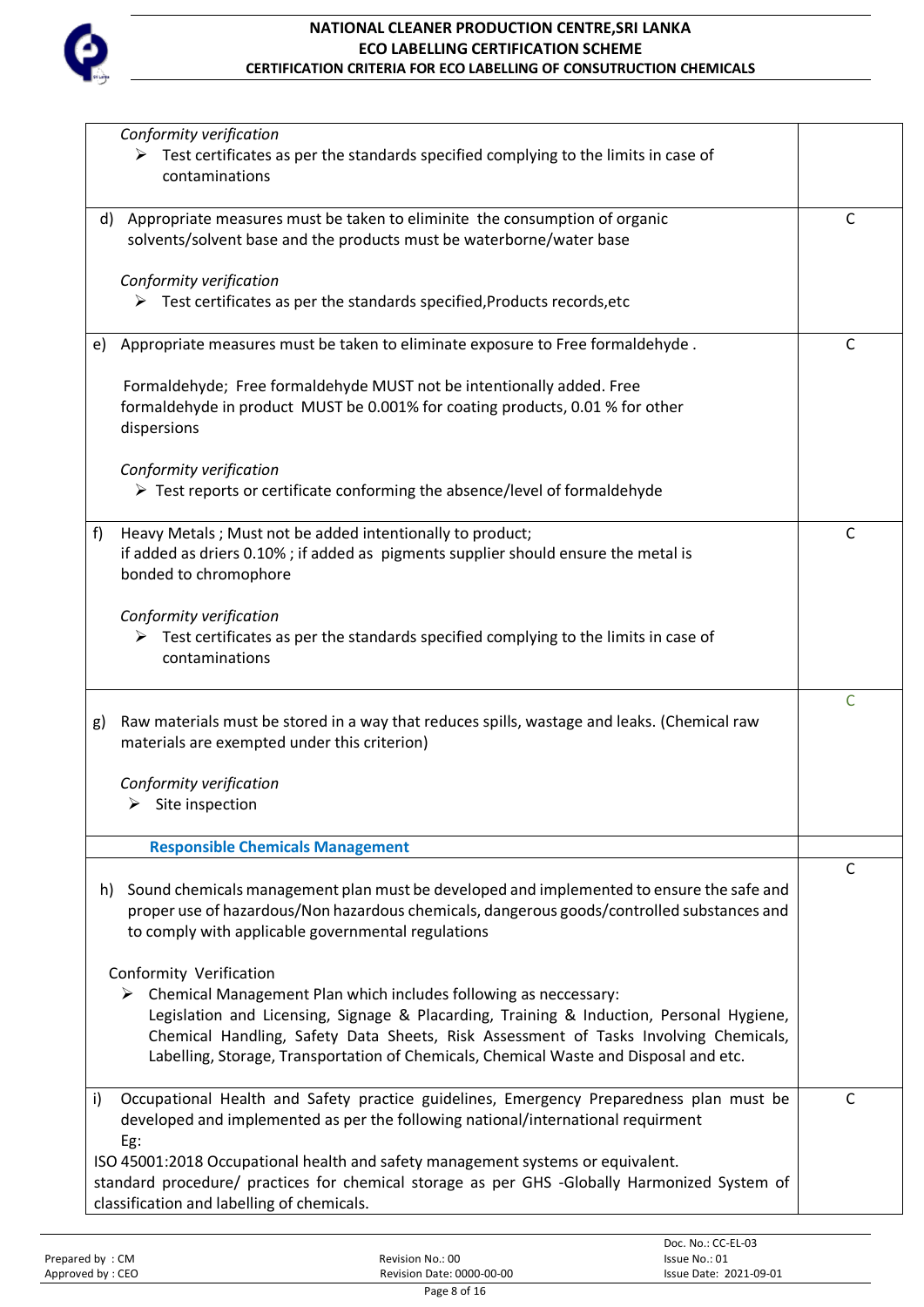

| Conformity Verification                                                                                                                                                    |              |
|----------------------------------------------------------------------------------------------------------------------------------------------------------------------------|--------------|
| $\triangleright$ Copy of emergency response plan                                                                                                                           |              |
| Documentary evidences for applying standards in chemical storage and handling<br>➤                                                                                         |              |
| Green initiatives (such as chemical leasing, shifting to green chemicals and application of green<br>j)                                                                    | <b>NC</b>    |
| chemistry, etc) should be adopted and implimented to design and/or produce cost-competitive<br>chemical products and processes by reducing pollution at its source         |              |
|                                                                                                                                                                            |              |
| Conformity Verification                                                                                                                                                    |              |
| $\triangleright$ Agreements with suppliers<br>$\triangleright$ Purchasing orders of Chemicals                                                                              |              |
| Safety Data sheets of Chemicals.<br>➤                                                                                                                                      |              |
| <b>7.5 Product Quality</b>                                                                                                                                                 |              |
| a) The product must be fit for its intended purpose and must meet performance requirements of                                                                              | <b>NC</b>    |
| relevant national/International standards , or prove fitness for purpose with other appropriate                                                                            |              |
| documentation (standards/guidelines) (Refer annexure - 1)                                                                                                                  |              |
| Conformity Verification                                                                                                                                                    |              |
| $\triangleright$ Valid SLS certificate or                                                                                                                                  |              |
| $\triangleright$ Test reports verifying the performance parameters of the product are met.                                                                                 |              |
| b) Effective Quality management system (QMS) or policies, procedures, and<br>quality                                                                                       | <b>NC</b>    |
| plan/programmes should be implemented by the organization                                                                                                                  |              |
| Conformity Verification                                                                                                                                                    |              |
| > Valid ISO 9001 QMS Certificate                                                                                                                                           |              |
| $\triangleright$ Records on Quality Policy, procedures, and quality plan/ programmes are maintained                                                                        |              |
| Toxic heavy metals and their compounds, or ingredients containing heavy metals and their<br>c)                                                                             | $\mathsf{C}$ |
| compounds, (including lead (Pb), cadmium (Cd), mercury (Hg), chromium (Cr), arsenic (As),                                                                                  |              |
| selenium (Se), cobalt (Co), tin (Sn) and antimony (Sb), and Nickel) must not be added to products                                                                          |              |
| or used during manufacture to reduce the use of hazardous materials and to prevent pollutants<br>entering the environment and to protect human health (Refer annexure - 2) |              |
|                                                                                                                                                                            |              |
| Conformity Verification<br>Ingredients list for the product and Safety Data Sheet (SDS) for each ingredient, identification<br>➤                                           |              |
| of potential contamination sources.                                                                                                                                        |              |
| 7.6 Waste water Management                                                                                                                                                 |              |
| The organization shall be complied with Central Environment Authority (CEA) stipulated<br>a)                                                                               | M            |
| regulations before discharging water to the environment.                                                                                                                   |              |
| Conformity Verification                                                                                                                                                    |              |
| $\triangleright$ Treated waste water test reports.                                                                                                                         |              |
| 7.7 Solid Waste Management                                                                                                                                                 |              |
| a) Effective waste management policies and programmes/Plans must be documented for hazardous                                                                               | $\mathsf{C}$ |
| and Non Hazourdous solid waste with regard to following;                                                                                                                   |              |
| Quantities and types of waste recovered for reuse internally and externally;<br>➤                                                                                          |              |
| Doc. No.: CC-EL-03                                                                                                                                                         |              |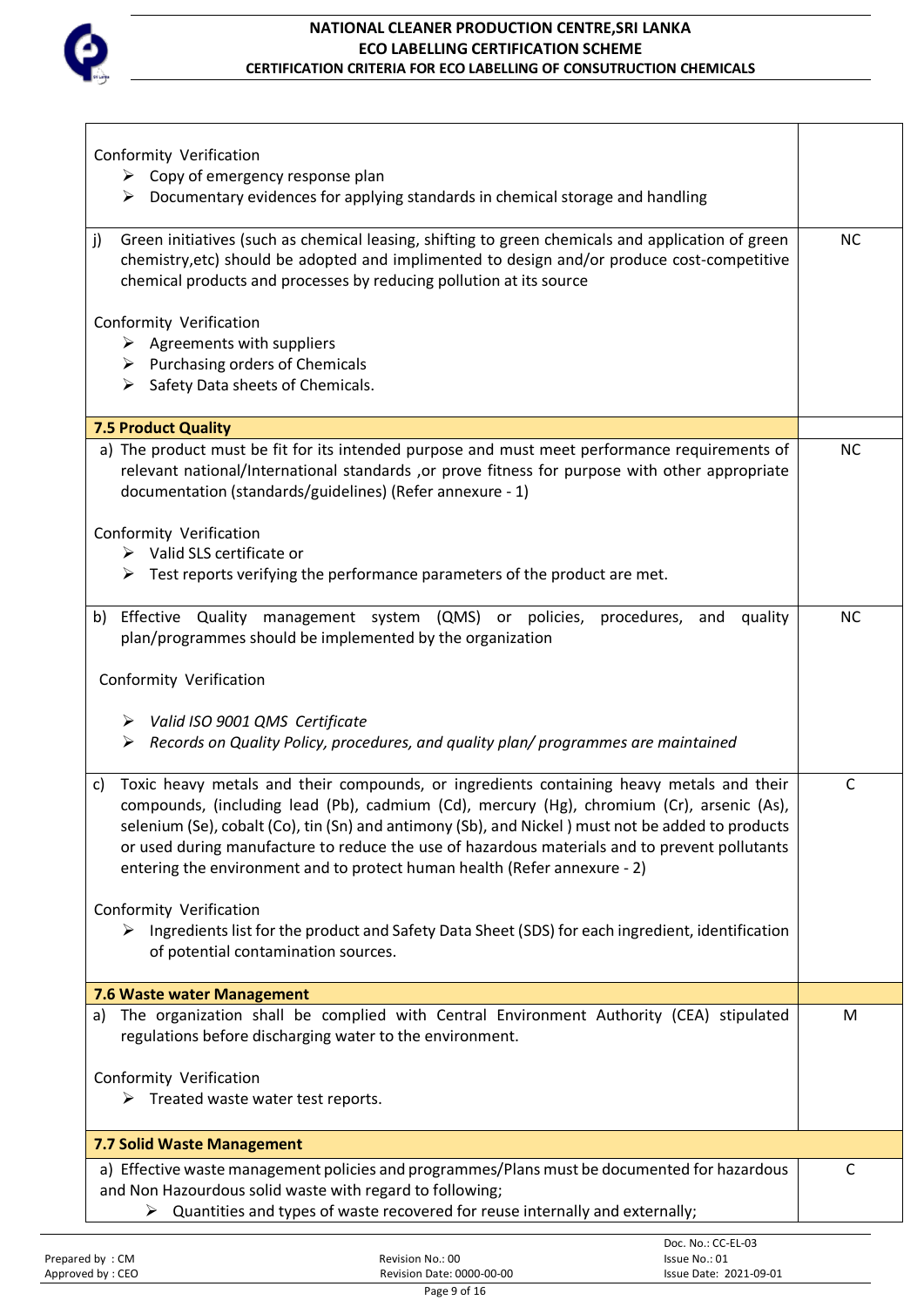

| $\triangleright$ Quantities and types of waste recycled internally and externally;                                                                                                                                                                                                                                                                                                                                                                                                                                                                                                                                                                                                                                                                                                                                                                                                                                             |              |
|--------------------------------------------------------------------------------------------------------------------------------------------------------------------------------------------------------------------------------------------------------------------------------------------------------------------------------------------------------------------------------------------------------------------------------------------------------------------------------------------------------------------------------------------------------------------------------------------------------------------------------------------------------------------------------------------------------------------------------------------------------------------------------------------------------------------------------------------------------------------------------------------------------------------------------|--------------|
| Quantities and types of waste disposed of to landfill;<br>➤<br>$\triangleright$ Information on disposal locations for all wastes; and                                                                                                                                                                                                                                                                                                                                                                                                                                                                                                                                                                                                                                                                                                                                                                                          |              |
| Initiatives taken to reduce waste generation and improve recovery/recycling of waste<br>➤                                                                                                                                                                                                                                                                                                                                                                                                                                                                                                                                                                                                                                                                                                                                                                                                                                      |              |
| Conformity verification<br>$\triangleright$ copy of Waste Management policy and waste management Plan/Programmes<br>waste management plan should cover following attributes as neccessary<br>Assigning a responsible person for managing waste on site., Obtaining legal compliance for, managing<br>waste., Establish goals and objectives., Estimate the waste types and amounts involved., Set targets for<br>reducing the amount of each waste sent to landfill., Describe recycling/reuse methods for each<br>material., Identify the waste destinations and transport modes, including what materials are being<br>segregated on site for reuse or recycling., Track progress., Describe special measures for material use<br>and handling., Describe communication and training to support and encourage participation from<br>everyone on site., If applicable, describe the sequencing and methods for deconstruction |              |
| projects., Project review.                                                                                                                                                                                                                                                                                                                                                                                                                                                                                                                                                                                                                                                                                                                                                                                                                                                                                                     |              |
| b) Scheduled waste management license for the manufacturer for producing hazardous solid waste<br>shall be obtained from Central Environmental Authority and implemented accordingly.                                                                                                                                                                                                                                                                                                                                                                                                                                                                                                                                                                                                                                                                                                                                          | M            |
| Conformity verification                                                                                                                                                                                                                                                                                                                                                                                                                                                                                                                                                                                                                                                                                                                                                                                                                                                                                                        |              |
| $\triangleright$ Copy of contract/agreement with CEA certified third party waste collection agencies for safe<br>disposal                                                                                                                                                                                                                                                                                                                                                                                                                                                                                                                                                                                                                                                                                                                                                                                                      |              |
| $\triangleright$ Site visit for Hazardous waste stores                                                                                                                                                                                                                                                                                                                                                                                                                                                                                                                                                                                                                                                                                                                                                                                                                                                                         |              |
| $\triangleright$ record of hazardous waste generation is maintained                                                                                                                                                                                                                                                                                                                                                                                                                                                                                                                                                                                                                                                                                                                                                                                                                                                            |              |
| Appropriate waste management practices (such as Collection , Monitoring and recording waste<br>c)<br>generation, Reuse, recycling internally or externally, Provide waste to third party for safe disposal.<br>Consider choosing Central Environment (CEA) registered waste collecting agents) must be<br>implimented for Non hazardous solid waste                                                                                                                                                                                                                                                                                                                                                                                                                                                                                                                                                                            | C            |
| Conformity verification                                                                                                                                                                                                                                                                                                                                                                                                                                                                                                                                                                                                                                                                                                                                                                                                                                                                                                        |              |
| Copy of contract/agreement with CEA certified third party waste collection agencies for safe<br>disposal<br>Site visit for waste stores/yard<br>➤                                                                                                                                                                                                                                                                                                                                                                                                                                                                                                                                                                                                                                                                                                                                                                              |              |
| records of Non hazardous waste generation is maintained<br>➤                                                                                                                                                                                                                                                                                                                                                                                                                                                                                                                                                                                                                                                                                                                                                                                                                                                                   |              |
| <b>7.8 Air Emissions</b>                                                                                                                                                                                                                                                                                                                                                                                                                                                                                                                                                                                                                                                                                                                                                                                                                                                                                                       |              |
| Emissions to air shall not be exceeded the CEA stipulated limits to make it ensure the factory<br>a)<br>atmosphere is safe for its occupants.                                                                                                                                                                                                                                                                                                                                                                                                                                                                                                                                                                                                                                                                                                                                                                                  | M            |
| Conformity verification<br>> Valid Environemntal Protection License                                                                                                                                                                                                                                                                                                                                                                                                                                                                                                                                                                                                                                                                                                                                                                                                                                                            |              |
| Appropriate Initiatives (such as installing scrubbers, implementing a dust management plan and<br>b)<br>other suitable initiatives) must be taken to reduction of dust and fumes emission.                                                                                                                                                                                                                                                                                                                                                                                                                                                                                                                                                                                                                                                                                                                                     | $\mathsf{C}$ |
| Conformity verification<br>$\triangleright$ site inspections, Records relevant to the dust management activities/plan                                                                                                                                                                                                                                                                                                                                                                                                                                                                                                                                                                                                                                                                                                                                                                                                          |              |
| 7.9 Packaging                                                                                                                                                                                                                                                                                                                                                                                                                                                                                                                                                                                                                                                                                                                                                                                                                                                                                                                  |              |
| Product Packaging should be complied with at least one of the following to reduce the<br>a)<br>ecological impact of the packaging stage of the product life cycle:                                                                                                                                                                                                                                                                                                                                                                                                                                                                                                                                                                                                                                                                                                                                                             | <b>NC</b>    |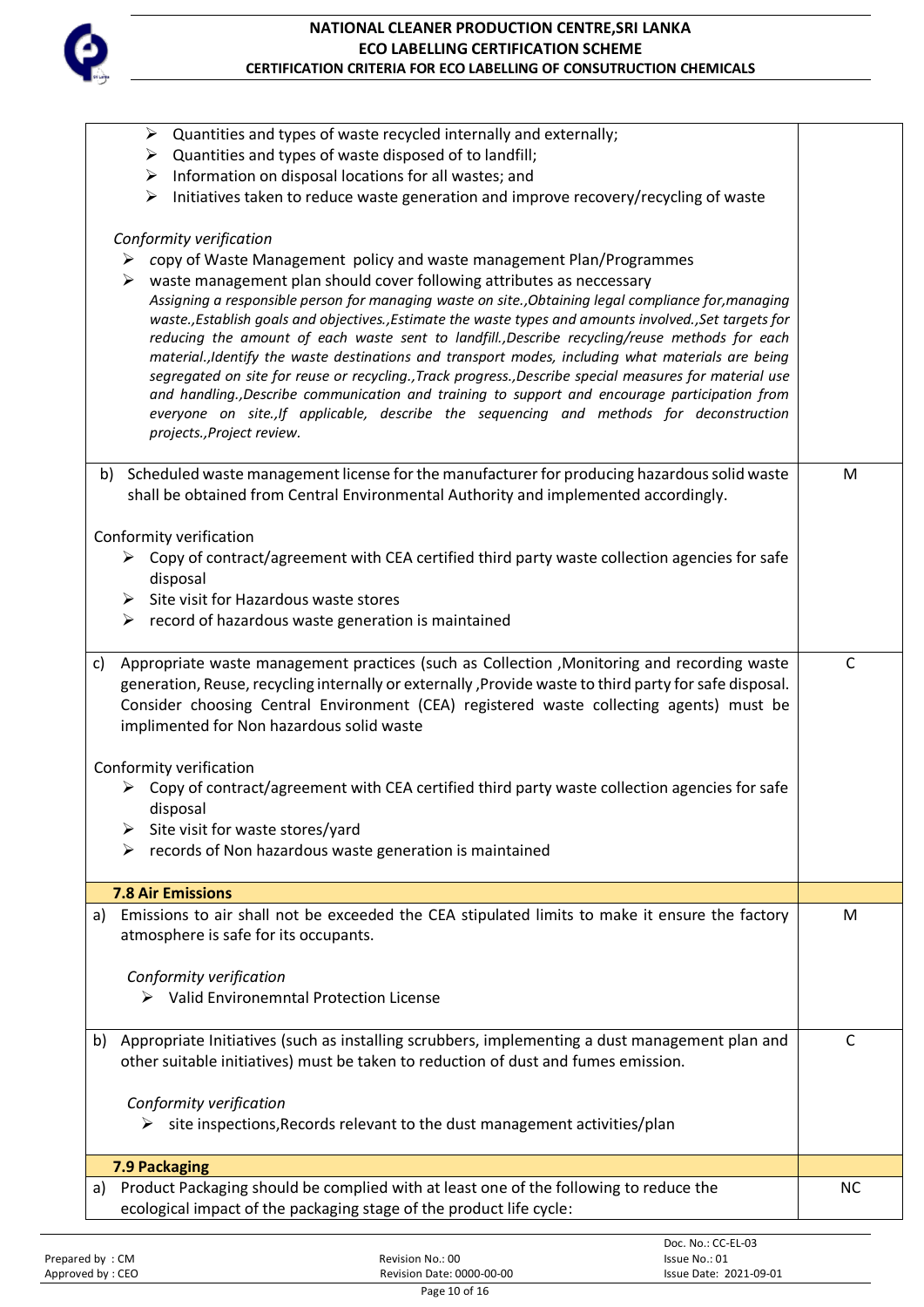

| Each material constituting >20% by weight of the total primary and secondary packaging<br>✓<br>used, must contain at least 30% recycled content by weight; or                                                 |              |
|---------------------------------------------------------------------------------------------------------------------------------------------------------------------------------------------------------------|--------------|
| Each material constituting >20% by weight of the total primary and secondary packaging<br>$\checkmark$<br>used, must be derived from Bio Degredable materials (e.g. PLA plastics); or                         |              |
| Each separable item constituting >20% by weight of the total primary and secondary<br>$\checkmark$<br>packaging, must be recyclable in Sri Lanka. or                                                          |              |
| Paper and cardboard packaging must be either certified under recognised forest certification<br>✓<br>scheme (e.g. FSC or PEFC) or contain at least 20% recycled content by weight                             |              |
| Conformity verification<br>$\triangleright$ MSDS of packing materials<br>Records relevant to the packaging material procurement and consumption<br>➤                                                          |              |
| Manufacturer should be provided relevant environment related information (eg: recycle<br>b)<br>material content of the product, etc) on the label/packaging of the product                                    | <b>NC</b>    |
| Conformity verification                                                                                                                                                                                       |              |
| $\triangleright$ Observations on the product label                                                                                                                                                            |              |
| Advertisements on the product in communication media should deliver the environmental<br>c)<br>friendliness of particular product<br>Conformity verification                                                  | <b>NC</b>    |
| $\triangleright$ Observations on the product advertisements (leaflets/booklets, company profile, tv/radio<br>advertisement, etc)                                                                              |              |
| 7.10<br><b>Occupational Health and Safety</b>                                                                                                                                                                 |              |
| Appropriate measures should be Initiateed for improving occupational well-being<br>a)                                                                                                                         | $\mathsf{C}$ |
| Conformity verification                                                                                                                                                                                       |              |
| $\triangleright$ Records of training and awareness sessions conducted and OHS plan,                                                                                                                           |              |
| Incident and Accident register,                                                                                                                                                                               |              |
| Observations of using personal protection equipment.<br>➤                                                                                                                                                     |              |
|                                                                                                                                                                                                               |              |
| b)<br>Occupational Health and Safety management system should be implemented in compliance<br>with ISO 45001: 2018 Occupational health and safety management systems (OHS) or any other<br>relevant standards | $\mathsf{C}$ |
| Conformity verification                                                                                                                                                                                       |              |
| Valid ISO 45001: 2018<br>➤                                                                                                                                                                                    |              |
| supporting documents which demonstrate the set objective for OH&S are met.<br>➤                                                                                                                               |              |
| 8) Phase: Distribution                                                                                                                                                                                        |              |
| Efficient transport modes/plan should be used for finished product distribution<br>a)                                                                                                                         | <b>NC</b>    |
|                                                                                                                                                                                                               |              |
| Conformity verification<br>Transport management plan/Product distribution plan is maintained and implimented                                                                                                  |              |
|                                                                                                                                                                                                               |              |
| <b>Consideration of End-of life phase</b><br>9)                                                                                                                                                               |              |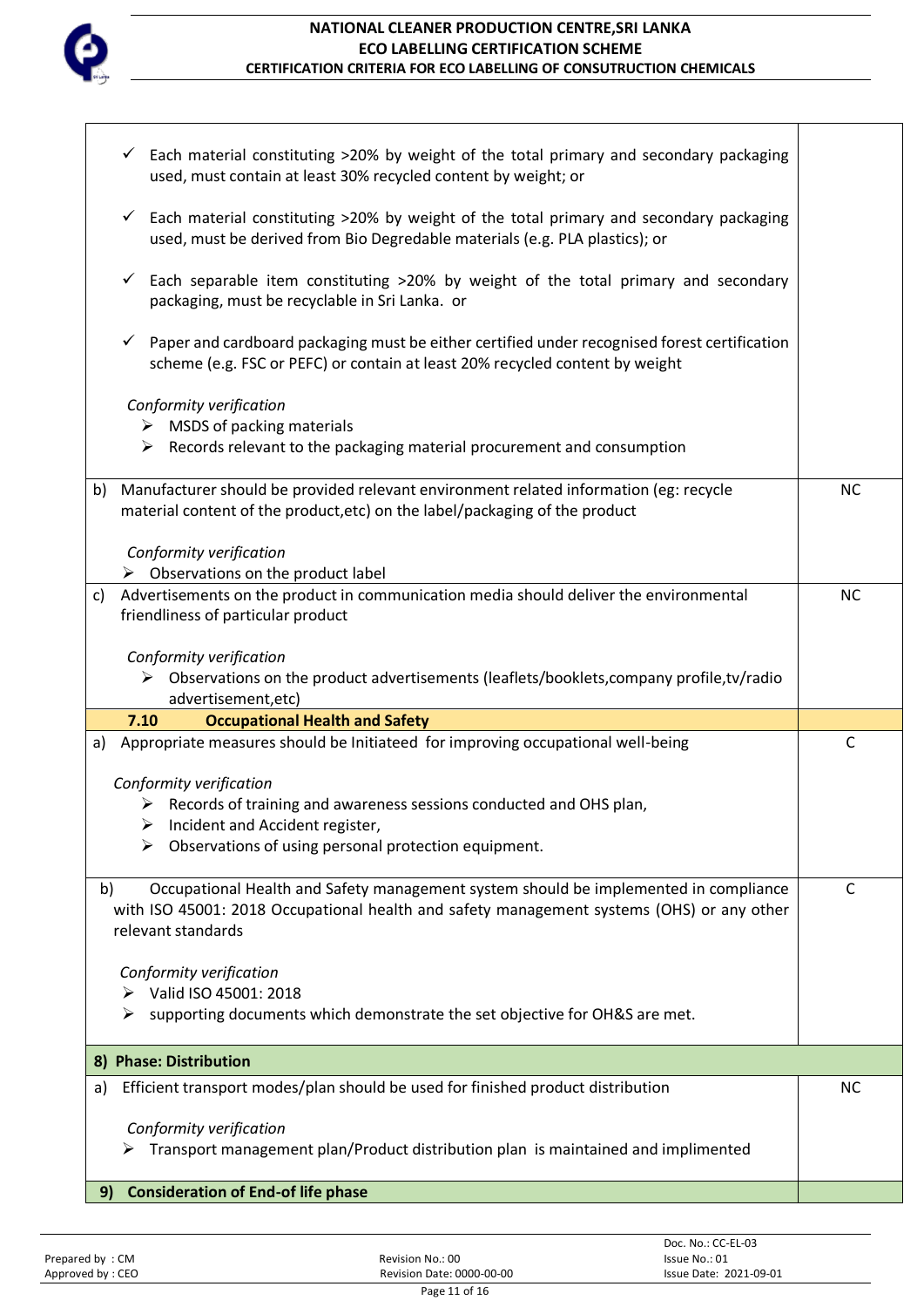

| Appropriate initiatives/measures should be taken towards reducing the impact from the product's<br> a <br>end-of life phase by showing that;                                                                                                |           |  |
|---------------------------------------------------------------------------------------------------------------------------------------------------------------------------------------------------------------------------------------------|-----------|--|
| $\checkmark$ The product/packaging is recyclable at the end of its life/elements that may prevent recycling<br>have been avoided; or                                                                                                        |           |  |
| Information is provided to the user on recycling of the product/ packaging (e.g. possible<br>options for recycling, with names of recycling facilities where possible). to minimize the<br>amount of solid waste that ends up as land-fills |           |  |
| Conformity verification                                                                                                                                                                                                                     |           |  |
| $\triangleright$ Description and proof of initiatives taken to reduce impact from usage and/or end of life<br>phase of the product                                                                                                          |           |  |
| b) A mechanism for encouraging product take back should be implemented for recycling or safe<br>disposal at the end of useful life and which would involve;<br>$\checkmark$ Collection                                                      | <b>NC</b> |  |
| $\checkmark$ Environmentally sound treatment of collected product                                                                                                                                                                           |           |  |
| $\checkmark$ Use of product & materials in the form of reuse or recycling                                                                                                                                                                   |           |  |
| Conformity verification                                                                                                                                                                                                                     |           |  |
| Details of the mechanism in place for product take back                                                                                                                                                                                     |           |  |
|                                                                                                                                                                                                                                             |           |  |
| Quantity of reduction in product take back<br>≻                                                                                                                                                                                             |           |  |
| 10) Legal Requirements                                                                                                                                                                                                                      |           |  |
| a) The Environmental Protection License (EPL) shall be obtained and implemented all its<br>requirements                                                                                                                                     | M         |  |
| Conformity verification                                                                                                                                                                                                                     |           |  |
| > Valid Environmental Protection License is available                                                                                                                                                                                       |           |  |
| b) All production activities and products shall comply with the requirements of the relevant national                                                                                                                                       | M         |  |
| legislation in Sri Lanka                                                                                                                                                                                                                    |           |  |
| Conformity verification                                                                                                                                                                                                                     |           |  |
| $\triangleright$ Compilation of all the applicable Environmental and other Regulations are maintained                                                                                                                                       |           |  |

### **INSTRUCTIONS FOR USERS**

This criteria document contains 51 requirements; 05 Mandatory requirements, 24 critical requirements, and 22 non-critical requirements. marks are allocated for each criterion except Mandatory criteria. At least 70% of the total marks allocation for the criteria shall be scored from the applicant for being successful in the Eco Labelling certification process.

C-24 , M =5 , NC= 22

# **Mandatory Requirements**

When the adequacy audit of the organization's application is conducted, there shall be no non-compliance related to the mandatory requirements, and if any nonconformity is reported during the adequacy audit stage that shall be corrected before the verification.

### **Critical Requirements**

If any violation of critical requirements is found during the verification visit, a major nonconformity will be raised, and for which suitable corrective action shall be taken within two months.

|                   |                           | Doc. No.: CC-EL-03     |
|-------------------|---------------------------|------------------------|
| Prepared by : CM  | Revision No.: 00          | Issue No.: 01          |
| Approved by : CEO | Revision Date: 0000-00-00 | Issue Date: 2021-09-01 |
|                   | Page 12 of 16             |                        |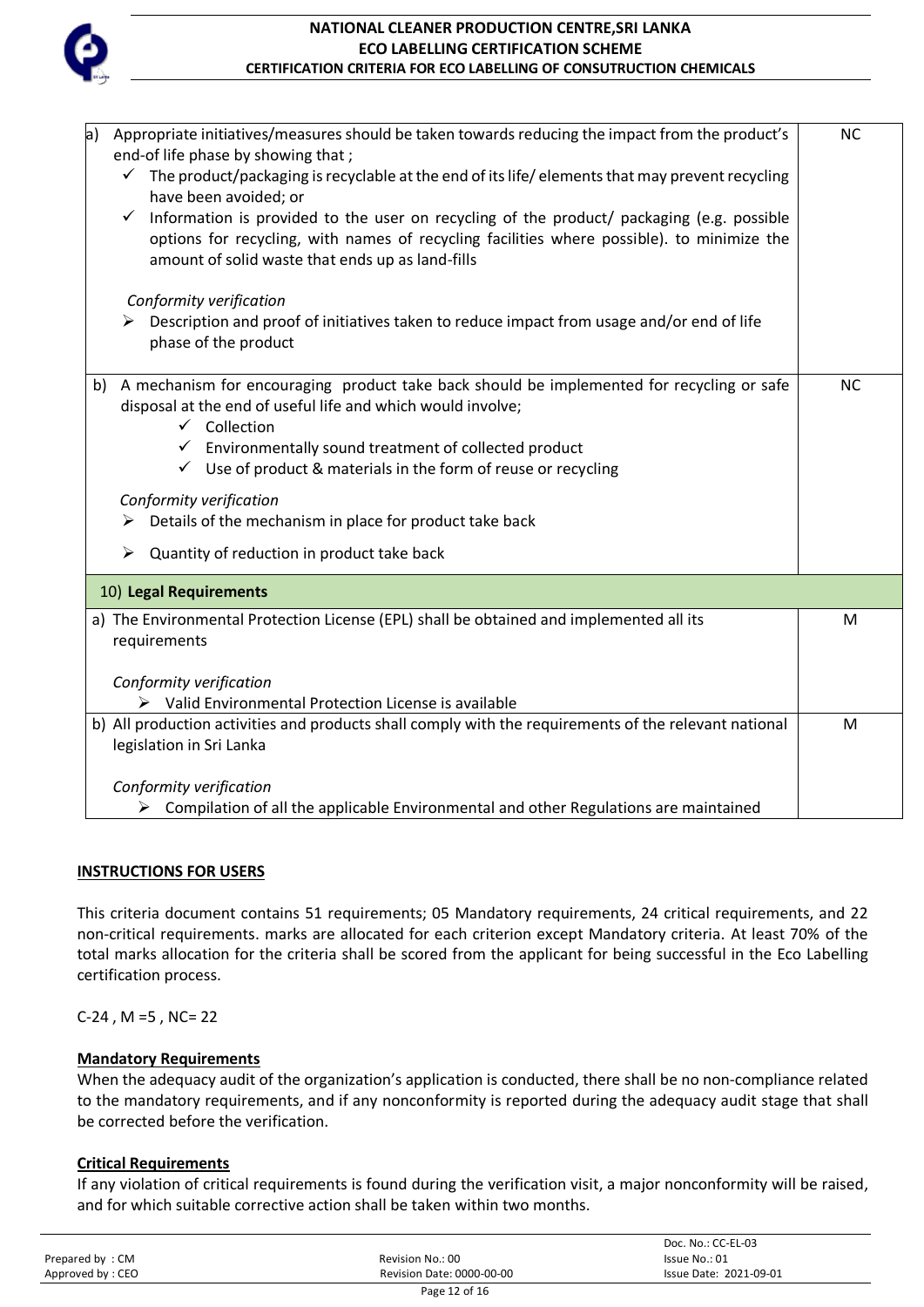

For minor nonconformities, the company should submit suitable corrective actions for each finding within three weeks to grant the eco-label certification.

### **Non-critical Requirements**

If any violation of non-critical requirements is found during the verification visit, only minor nonconformity will be raised. The organization could take suitable corrective action within three weeks to grant the certification. This approach is applicable to surveillance verification audits as well.

### APPENDIX 1: SLS Standards

|                          | <b>VOLUNTARY SLS STANDARDS</b> |                              |  |
|--------------------------|--------------------------------|------------------------------|--|
| <b>Product/ Material</b> |                                | <b>Relevant SLS Standard</b> |  |
| Paints                   | Emulsion paints for            | <b>SLS 533</b>               |  |
|                          | interior use                   |                              |  |
|                          | Emulsion paints for            | <b>SLS 557</b>               |  |
|                          | exterior use                   |                              |  |
|                          | <b>Enamel Paints</b>           | <b>SLS 539</b>               |  |
|                          | Water based enamel             | <b>SLS</b> 1536              |  |
|                          | paints                         |                              |  |

LIST I

NOTE: The applicants/ manufacturers have voluntarily obtained SLS certification, they could be able to achieve points.

### APPENDIX **2**

**Toxic heavy metals and their compounds, or ingredients containing heavy metals and their compounds, including lead (Pb), cadmium (Cd), mercury (Hg), chromium (Cr), arsenic (As), selenium (Se), cobalt (Co), tin (Sn) and antimony (Sb), and Nickel must not be deliberately added or used.**

### Exemptions:

Above substance may be present as contaminants. Contaminants are defined as residues from raw material production or from a previous lifecycle (in case of recycled materials) present in the finished product, in raw materials or in alternative fuels used in the kiln, but not substances that are added to a raw material or product for a purpose, irrespective of quantity. Trace levels of contaminants must not exceed publically available safety standards.

- Exemptions for a specific substance must be permitted only where the applicant can demonstrate that the substance:
	- $\triangleright$  is necessary for performance or safety reasons; and
	- $\triangleright$  is stored and managed in a manner that prevents environmental pollution during manufacture; and
	- $\triangleright$  is chemically bound in a way that will prevent environmental pollution upon disposal by landfill or incineration.

### **Limits for Components**

|                   |                           | Doc. No.: CC-EL-03     |
|-------------------|---------------------------|------------------------|
| Prepared by: CM   | Revision No.: 00          | Issue No.: 01          |
| Approved by : CEO | Revision Date: 0000-00-00 | Issue Date: 2021-09-01 |
|                   |                           |                        |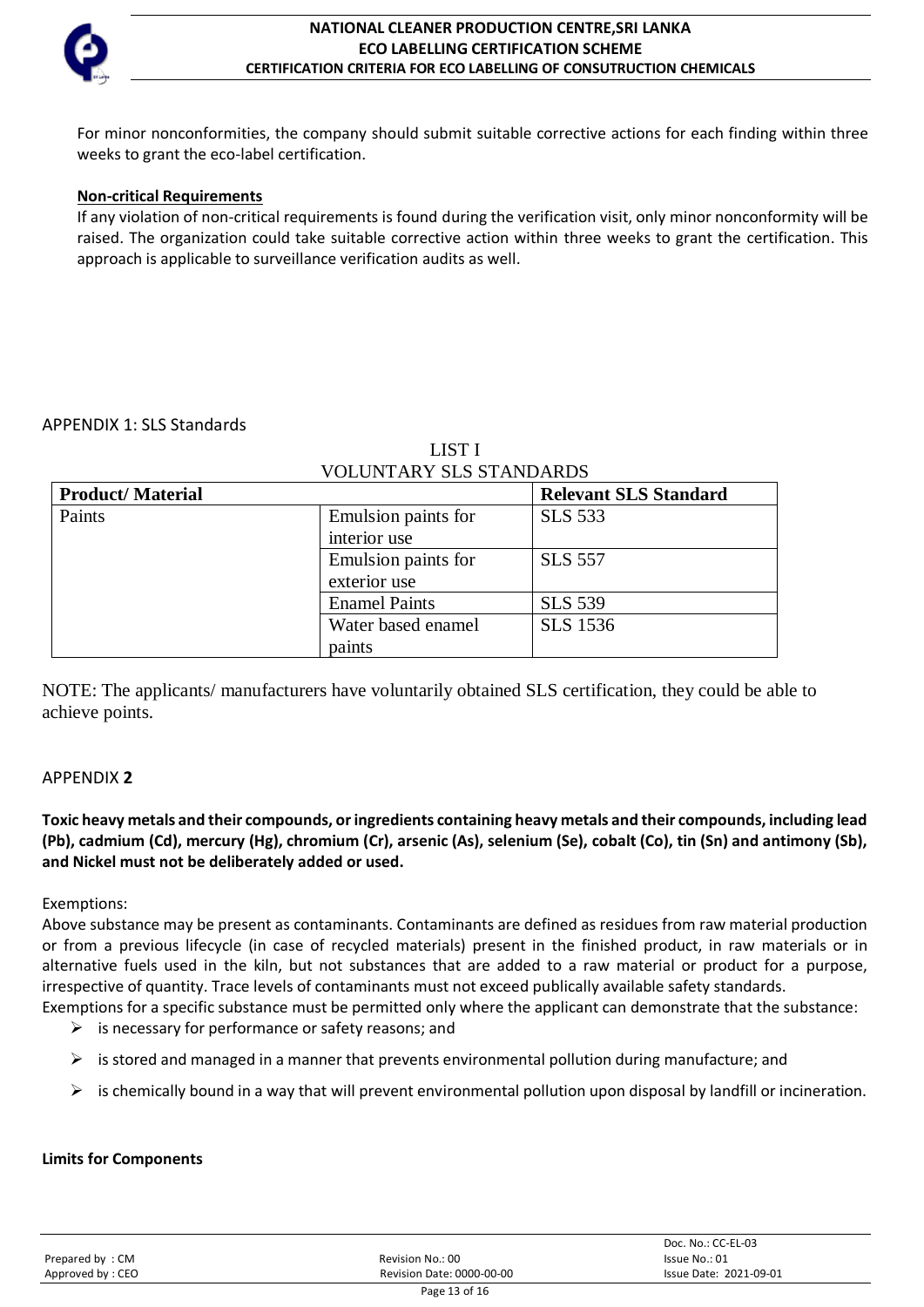

| <b>Construction Chemical</b> |                    | <b>Substances in the</b>     | <b>Limits</b>                                |
|------------------------------|--------------------|------------------------------|----------------------------------------------|
| products                     |                    | product/ material            |                                              |
|                              |                    |                              |                                              |
| Paint                        | <b>Water Based</b> | Lead, Mercury,               | Lead, Mercury, Cadmium, Chromium (VI),       |
|                              | <b>Paints</b>      | Cadmium,                     | Arsenic, Antimony must not be intentionally  |
|                              |                    | Chromium (VI),               | added. However, Lead shall not be more       |
|                              |                    | <b>Arsenic, Antimony</b>     | than 0.01 % (100 mg/kg) as a mass fraction.  |
|                              |                    | Formaldehyde                 | Formaldehyde shall not be used or no more    |
|                              |                    |                              | than 0.01% by wet weight                     |
|                              |                    | Volatile organic             | The paint shall not contain volatile organic |
|                              |                    | compounds (VOCs)             | compounds (VOCs) in excess of:               |
|                              |                    |                              | 50g per liter (g/L) of the water-<br>➤       |
|                              |                    |                              | based<br>coatings<br>for<br>indoor           |
|                              |                    |                              | application;                                 |
|                              |                    |                              | $\geq$ 150g per liter (g/L) of the water-    |
|                              |                    |                              | based coatings for outdoor                   |
|                              |                    |                              | application                                  |
|                              |                    | <b>Volatile aromatic</b>     | volatile aromatic hydrocarbons shall not be  |
|                              |                    |                              | used or shall not exceed 1.0%                |
|                              |                    | hydrocarbons                 |                                              |
|                              |                    |                              | Contamination by weight                      |
|                              |                    | Halogenated                  | Halogenated solvents shall contain no more   |
|                              |                    | solvents                     | than 0.01% by wet weight or 100mg/L          |
|                              | <b>Oil based</b>   | Mercury, Lead,               | Should not be used                           |
|                              | paints             | Cadmium,                     |                                              |
|                              |                    | <b>Hexavalent</b>            |                                              |
|                              |                    | Chromium,                    |                                              |
|                              |                    | <b>Antimony</b>              |                                              |
|                              |                    | <b>VOC</b>                   | Shall not exceed 380 g/L including colorants |
|                              |                    | <b>Aromatic</b>              | Should not be used                           |
|                              |                    | hydrocarbon                  |                                              |
|                              |                    | solvents                     |                                              |
|                              |                    |                              |                                              |
| <b>Construction</b>          |                    | Lead                         | Lead should not be used. However, Lead       |
| chemicals                    |                    |                              | content shall not exceed 0.1 (mg/l)          |
|                              |                    | Chromium (VI),               | Chromium (VI) and Cadmium should not be      |
|                              |                    | Cadmium                      | used. However, those contents shall not      |
|                              |                    |                              | exceed $2.0$ (mg/l)                          |
|                              |                    | <b>Mercury</b>               | Mercury should not be used. However,         |
|                              |                    |                              | Mercury contents shall not exceed 0.01       |
|                              |                    |                              | (mg/l)                                       |
|                              |                    | Selenium                     | should not be used                           |
|                              |                    | <b>Arsenic</b>               | Arsenic shall not exceed 0.2 (mg/l)          |
|                              |                    |                              |                                              |
| <b>Adhesives and</b>         |                    | Lead, Cadmium,               | Lead, Cadmium, Mercury, Chromium and         |
| sealants                     |                    | Mercury, Chromium            | Arsenic should not be used. However,         |
|                              |                    | and Arsenic                  | volume of lead (Pb) is limited only for less |
|                              |                    |                              | than 100 mg/kg                               |
|                              |                    | <b>VOC</b>                   | exterior products should be less than 1.0 %  |
|                              |                    |                              | as a mass fraction                           |
|                              |                    |                              | Formaldehyde should not be used              |
|                              |                    | Formaldehyde<br>Phathalates, |                                              |
|                              |                    |                              | Phathalates, Alkylphenol ethoxylates and     |
|                              |                    | Alkylphenol                  | Halogenated solvents should not be used      |